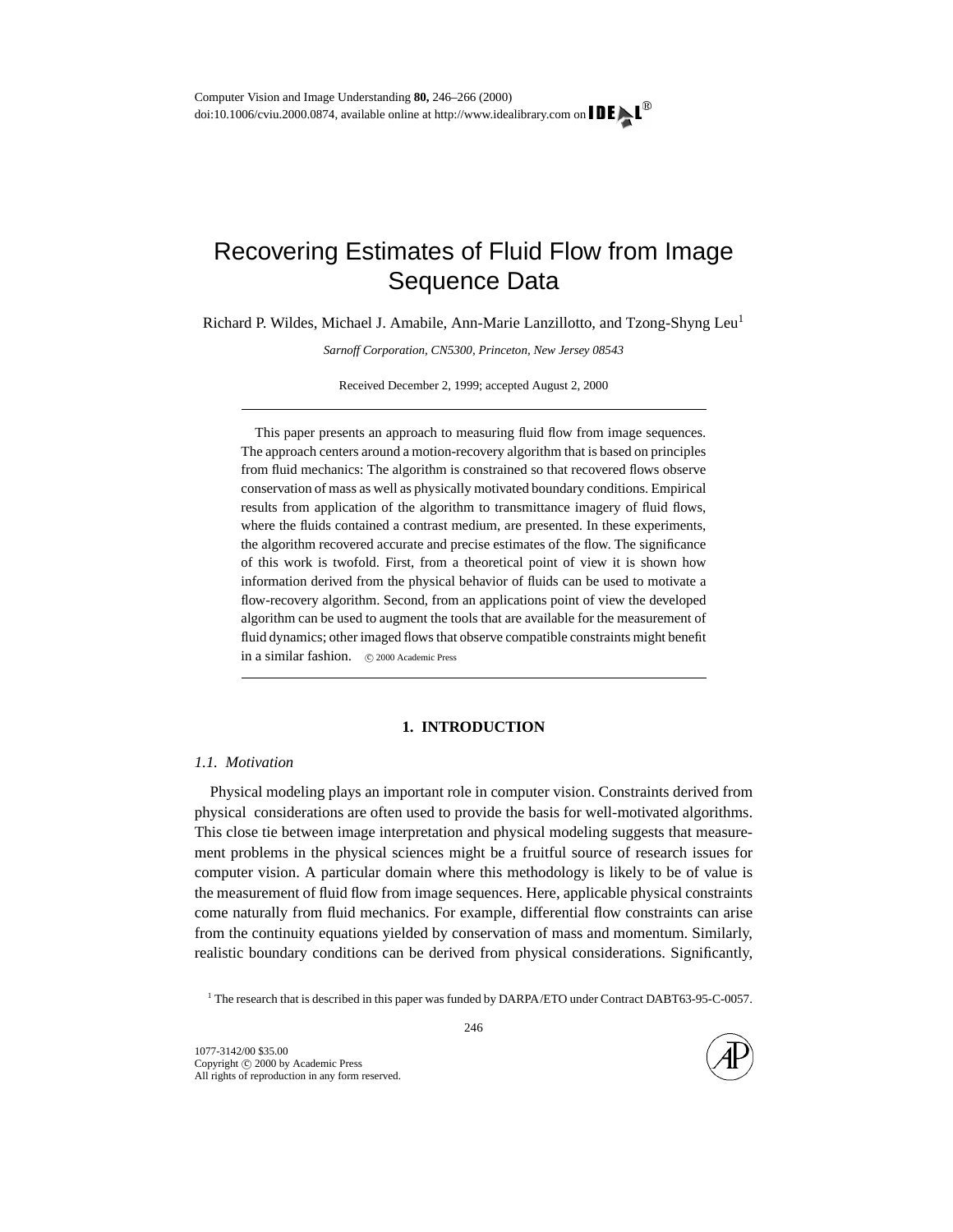it is standard practice in experimental fluid mechanics to seed flows with tracers for the sake of visualization. This practice yields imagery with the patterned contrast (i.e., texture) necessary to drive standard computer vision motion-analysis algorithms. Owing to their physical underpinning, algorithms that are founded on these principles should exhibit greater accuracy and precision than those based more simply on the matching of image intensity patterns.

Motivated by these observations the current paper presents an algorithm, based in the physics of fluid mechanics, for the recovery of fluid flow from image sequences. The algorithm is particularly targeted to the recovery of two-dimensionally imaged motion of three-dimensional media. Significantly, such two-dimensional information can be of importance in and of itself, even though the actual three-dimensional motion is not made explicit. As examples, in fluid mechanics, two-dimensional motion allows comparisons between empirical data and theoretical models (Lanzillotto *et al.* [1]); in medical image analysis, two-dimensional motion can be used to monitor blood flow in a meaningful fashion (Amini [2], Nogawa *et al.* [3]); in meteorology, two-dimensional motion in atmospheric image sequences can be used to support large-scale pattern analysis (Cohen and Herlin [4], Larsen *et al.* [5], Memin and Perez [6]). The immediate application of the developed algorithm is to the experimental study of fluidic devices. More generally, however, the developed algorithm should be applicable to a variety of flow-recovery problems where the kinematics of imaged motion is related to the continuum mechanics of the imaged media. In particular, certain types of (i) medical transmittance imaging (e.g., X-ray time series of biological tissue (Webb [7])) and (ii) visible reflectance imaging (e.g., uncalibrated image sequences depicting dilation and/or angular rotation (Del Bimbo *et al.* [8])) might be well suited to the described algorithm.

#### *1.2. Related Research*

The recovery of optical flow, i.e., the apparent motion of image intensity patterns, has been the subject of a great deal of research (Aggarwal and Nandhakumar [9], Beauchemin and Barron [10]). Typically, optical flow algorithms are based on the brightness constancy constraint (Horn [11]). Essentially, this dictates that the algorithms establish a mapping between two images based directly on the similarities of the image intensities. Various phenomenological extensions to this constraint have been proposed to make it less restrictive (e.g., Cornelius and Kanade [12], Negahdaripour and Yu [13]). Other extensions have been based on the analysis of the imaging of three-dimensional objects under perspective projection (Nagel [14]). For many applications, algorithms based on brightness constancy or the cited extensions have proven to be of value. However, these constraints fail to adequately capture the nature of fluid flow and therefore are less clearly applicable to that problem domain.

For the matters at hand, a natural constraint arises in the flow continuity equation as derived from the principle of conservation of mass. This constraint dictates temporal image transformations that are consistent with fluid flow behavior. Schunck [15] first applied the conservation of mass constraint to the analysis of imaged motion. This work suggested the possibility of using the conservation of mass constraint to model the imaged motion of rotating and perspectively distorted objects; however, it did not propose a method to solve for corresponding flows given image irradiance data. Fitzpatrick [16] appears to have presented the first specific solution method, with the additional constraint that the flow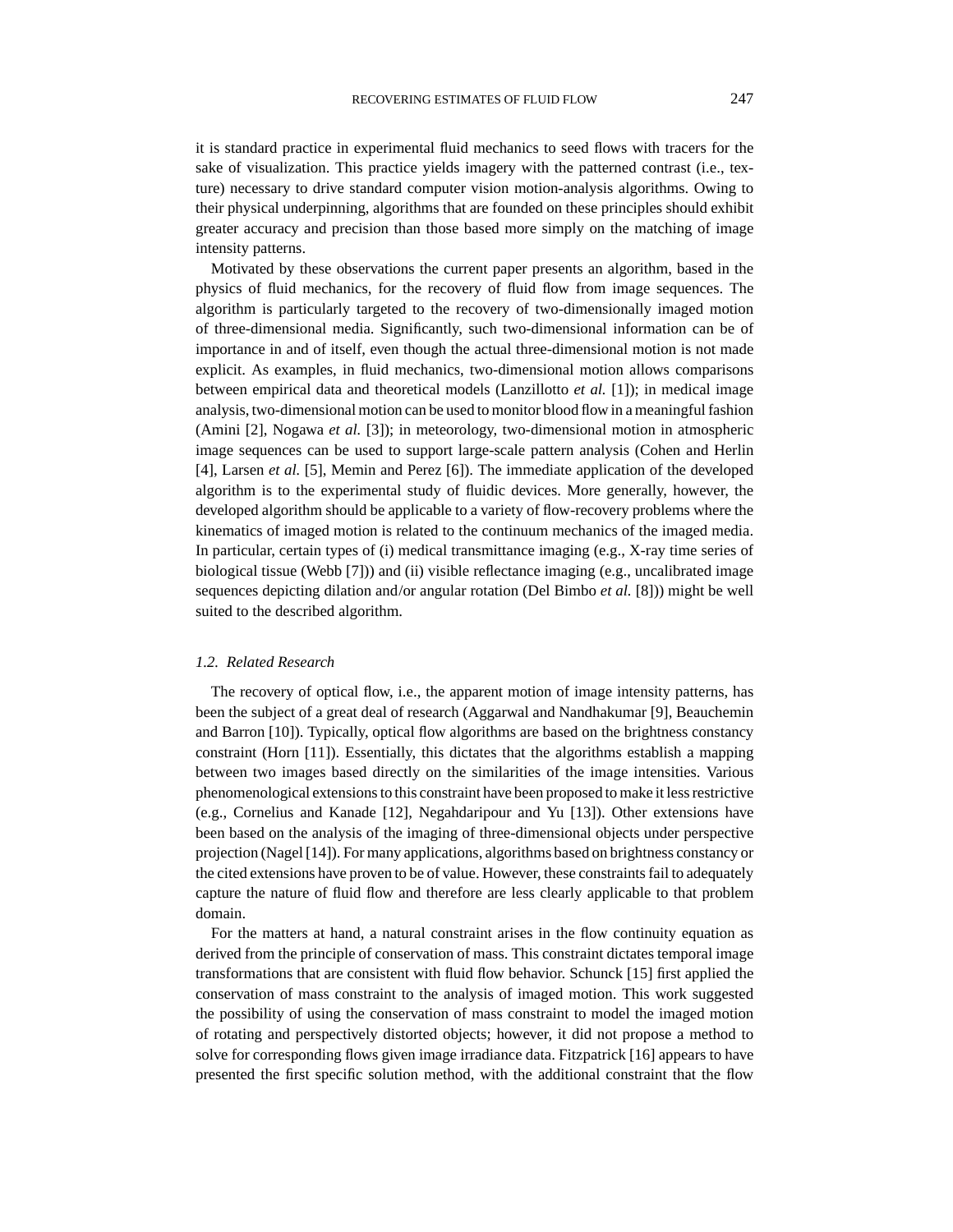is irrotational. While this work did not present an implemented algorithm, it did present an analytic example. Subsequently, Fitzpatrick and Pedersen [17] documented the first working algorithm with results on natural imagery. This algorithm incorporated not only the conservation of mass and irrotational flow constraints, but also the use of physically realistic boundary conditions. In conjunction with this work, Fitzpatrick [18] presented a theoretical analysis that showed the relationships between a three-dimensional medium that obeys the conservation of mass and its corresponding two-dimensional transmittance image. In particular, this work justified the application of the conservation of mass continuity equation in the image domain even for the case of discontinuous media, via consideration of the blurring that is inherent in the imaging device. This work is of key importance for the research that is reported in the current paper, where the conservation of mass is applied to the analysis of two-dimensional transmittance imagery of three-dimensional discontinuous fluids (i.e., fluids containing a contrast medium).

Song and Leahy [19] derived the conservation of mass continuity equation in their presentation; however, they ultimately combined it with an incompressibility constraint to yield the continuity equation for incompressible media. In implementation, this work reported an algorithm that recovered three-dimensional flow from corresponding image sequence data while enforcing a small divergence constraint. In this case, the small divergence constraint was justified by the target application domain (analysis of cine computed tomograms of the heart). Amini [2] also reported use of the conservation of mass constraint in conjunction with incompressibility in an algorithm with application to the analysis of blood flow. In this case it was shown that if incompressible flow along one of its three spatial dimensions is equal to zero and the medium is described by a two-dimensional distribution in the other spatial coordinates, then the continuity equation reduces to the brightness constancy constraint. Yet another approach to incorporating the conservation of mass constraint has been to approximate its solution via application of least-squares methods to a truncated Taylor series expansion of the continuity equation (Del Bimbo *et al.* [20]).

Interestingly, not all work from the computer vision and image processing communities that has been concerned with recovering fluid flow from imagery has made direct use of conservation of mass inspired continuity constraints (Jähne and Waas [21], Maas *et al.* [22], Cohen and Herlin [4], Larsen *et al.*[5], Memin and Perez [6]). Similarly, standard techniques developed in experimental fluid mechanics for recovering fluid flow from imagery have not made direct use of conservation of mass inspired continuity constraints. Instead, they have relied on image correlation techniques (occasionally with extensions) or simple particle trackers applied to images of fluids containing a contrast medium (Adrian [23], Lourenco *et al.* [24], Willert and Gharib [25], Zhong *et al.* [26]). Finally, an alternative approach developed especially for fluid dynamics phase portrait visualization relies on recovery of the local tangent field to images depicting streamlines of the underlying flow (Ford *et al.* [27], Ford and Strickland [28]).

The current work contributes to previous research mainly as follows. The conservation of mass flow continuity equation is used in a variational formulation of a novel algorithm for the recovery of fluid flow from image sequences. This algorithm has been implemented and successfully evaluated with both synthetic and natural imagery of microfluidics. While previous research has made use of the conservation mass constraint in the development of algorithms for image motion analysis, it appears that the current work is the first that does not require either irrotational or small-divergence flow. Indeed, there is a cause and effect relationship between these various formulations and the flows that the algorithms recover.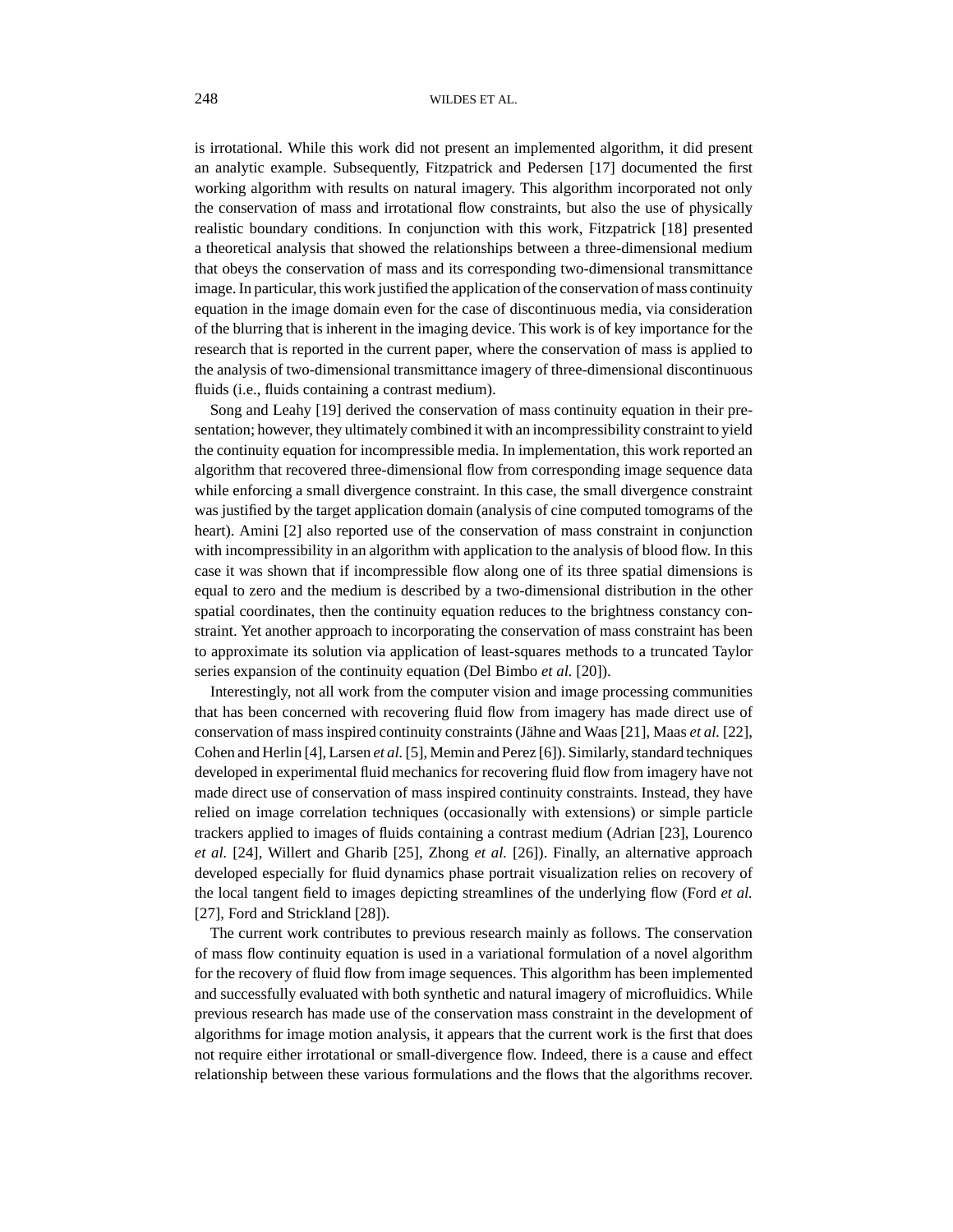Ultimately, the appropriateness of one or another approach depends on the application domain that is under consideration. Preliminary versions of the research that is reported in the current paper have appeared previously (Wildes *et al.* [29, 30]).

#### *1.3. Outline of Paper*

The main body of this paper unfolds in four sections. The first section has served to motivate physics-based recovery of fluid flow from image data. Section 2 describes a technical approach to this matter. In Section 3, experimental results of testing the approach in the face of fluid flow imagery are provided. Section 4 provides a summary. Following the main sections an appendix provides additional details on image formation.

### **2. TECHNICAL APPROACH**

# *2.1. Algorithm Derivation*

Let  $E(x, y, t)$  be an image, a function of spatial coordinates,  $(x, y)$ , and time, *t*. Suppose that this image depicts a fluid flow in such a way that the essential physical characteristics of the flow are captured. In particular, suppose that the imaged intensities observe the conservation of mass just as does the fluid density. For example, in the Appendix to this paper it is shown that the two-dimensional transmittance image of a three-dimensional fluid flow that respects conservation of mass in three dimensions is a two-dimensional flow that respects the conservation of mass in two dimensions. This is true provided that there is no material loss due to normal flow at the boundaries of the flow. In this case the twodimensional (imaged) flow is the density-weighted average of the three-dimensional flow, taken along imaging rays. Correspondingly, application of the conservation of mass flow continuity equation to a temporally varying image yields

$$
E_x u + E_y v + E u_x + E v_y + E_t = 0,
$$

or more compactly

$$
\nabla \cdot (E\mathbf{v}) + E_t = 0,\tag{1}
$$

where  $\mathbf{v} = (u(x, y, t), v(x, y, t))$  is the imaged flow,  $\nabla \equiv (\frac{\partial}{\partial x}, \frac{\partial}{\partial y})$  is the spatial gradient operator, and subscripts denote partial differentiation (Streeter [31]). In essence, this constraint states that flow through the boundary of a region must be balanced by accumulation in the region. The continuity equation (1) will be taken as the fundamental constraint for relating image intensity measurements to fluid flow. In this regard, it can be contrasted with the brightness constancy constraint

$$
E_x u + E_y v + E_t = 0,
$$
\n<sup>(2)</sup>

the standard constraint for optical flow algorithms. This constraint more simply insists on identity of intensities between corresponding image elements across time. Notice that the brightness constancy assumption is too restrictive a model for fluid flow, where material particles may well deform (in a conservative fashion), whereas the conservation of mass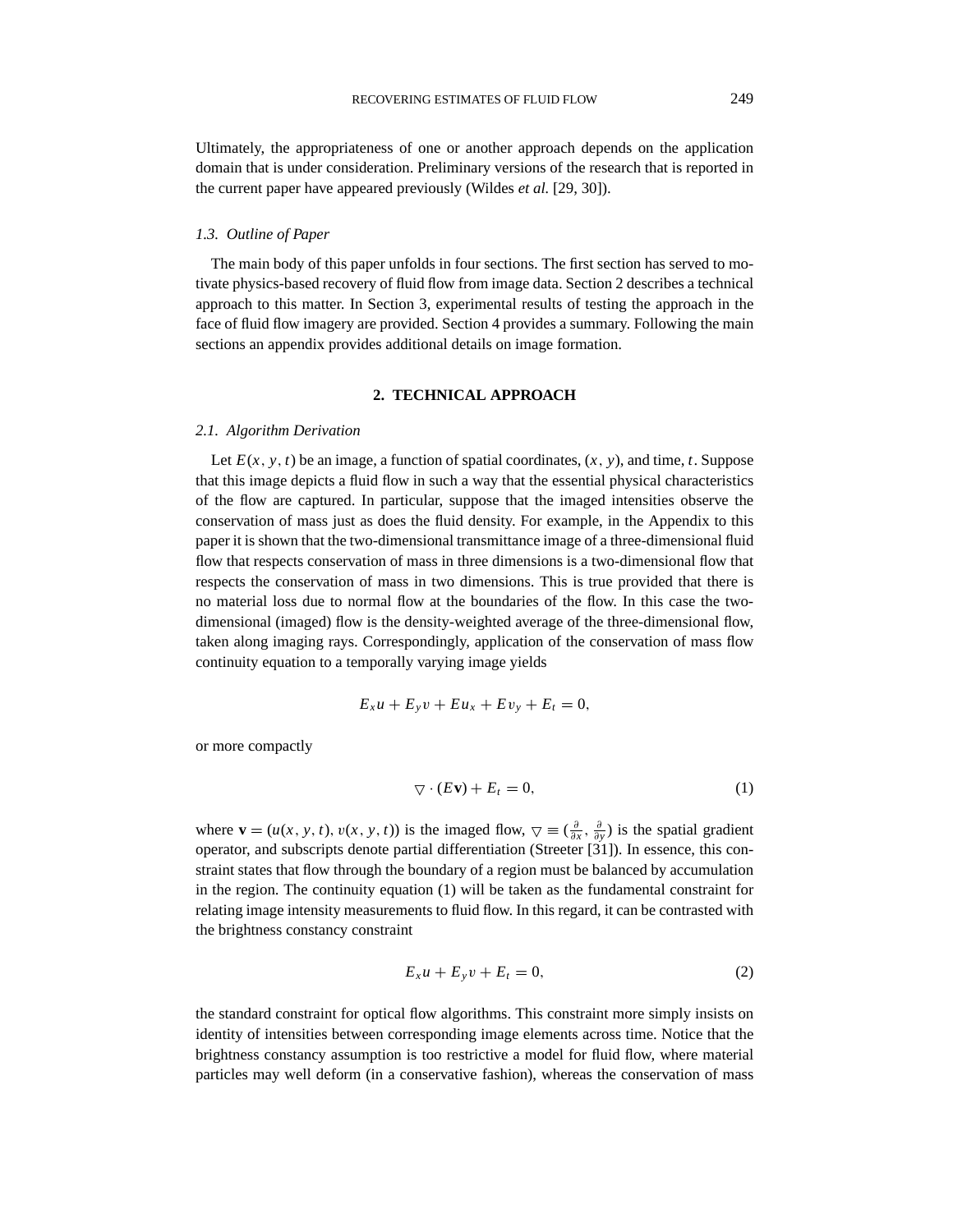continuity equation accurately captures such phenomena. In practice, to allow for imperfect data, strict enforcement of the continuity constraint is replaced with minimization of

$$
c_c = (\nabla \cdot (E\mathbf{v}) + E_t)^2,\tag{3}
$$

with respect to **v** over an image domain of interest.

To operate successfully with imperfect data, it is useful not only to avoid strict adherence to the continuity constraint, but also to impose additional constraints on the recovered flow that are intended to ameliorate the effects of noise. A useful constraint in this regard is to encourage smoothness of the recovered flow. This notion can be captured by minimizing the spatial variation of the flow; e.g.,

$$
c_s = u_x^2 + u_y^2 + v_x^2 + v_y^2. \tag{4}
$$

Another way to look at this constraint is in terms of regularization theory, where constraints of this form are taken to stabilize the solution (Tikhonov and Arsenin [32]). Without imposition of this constraint, it was found that the imagery of interest was too noisy to yield coherent flow fields.

Following the methodology of Horn and Schunck [33], the measures of continuity (3) and smoothness (4) can be combined and evaluated over a domain of interest to yield a problem of the form

$$
\min \int \int (\lambda c_c + c_s) \, dx \, dy,\tag{5}
$$

with  $\lambda$  being a weighting parameter that trades off adherence to the continuity constraint and smoothness of flow. Minimization of this integrated constraint equation with respect to flow parameters  $(u, v)$  is a problem in the calculus of variations (Courant and Hilbert [34]). In particular, the integrand of Eq. (5) has the form  $F(x, y, u, v, u_x, u_y, v_x, v_y)$ . The corresponding Euler–Lagrange equations, which provide necessary conditions for a minimum, are

$$
F_u - \frac{\partial}{\partial x} F_{u_x} - \frac{\partial}{\partial y} F_{u_y} = 0
$$
  

$$
F_v - \frac{\partial}{\partial x} F_{v_x} - \frac{\partial}{\partial y} F_{v_y} = 0.
$$

When these equations are evaluated in terms of the integrated constraint equation (5), a pair of partial differential equations (PDEs) results,

$$
\nabla^2 u = -\lambda (E_{tx} + E_{xx}u + E_{yx}v + 2E_xu_x + E_yv_x + E_xv_y + Ev_{yx} + Eu_{xx})E
$$
  

$$
\nabla^2 v = -\lambda (E_{ty} + E_{xy}u + E_{yy}v + E_yu_x + E_xu_y + 2E_yv_y + Eu_{xy} + Ev_{yy})E,
$$
 (6)

where  $\overline{\vee}^2 \equiv (\frac{\partial^2}{\partial x^2} + \frac{\partial^2}{\partial y^2})$  is the Laplacian operator. These imaged fluid flow equations relate image intensity measurements to permissible flow field components as constrained by conservation of mass and smoothness of flow.

In order for a variational problem, such as minimization of the integrated constraint equation (5) to be well posed, it is necessary to enforce appropriate boundary conditions.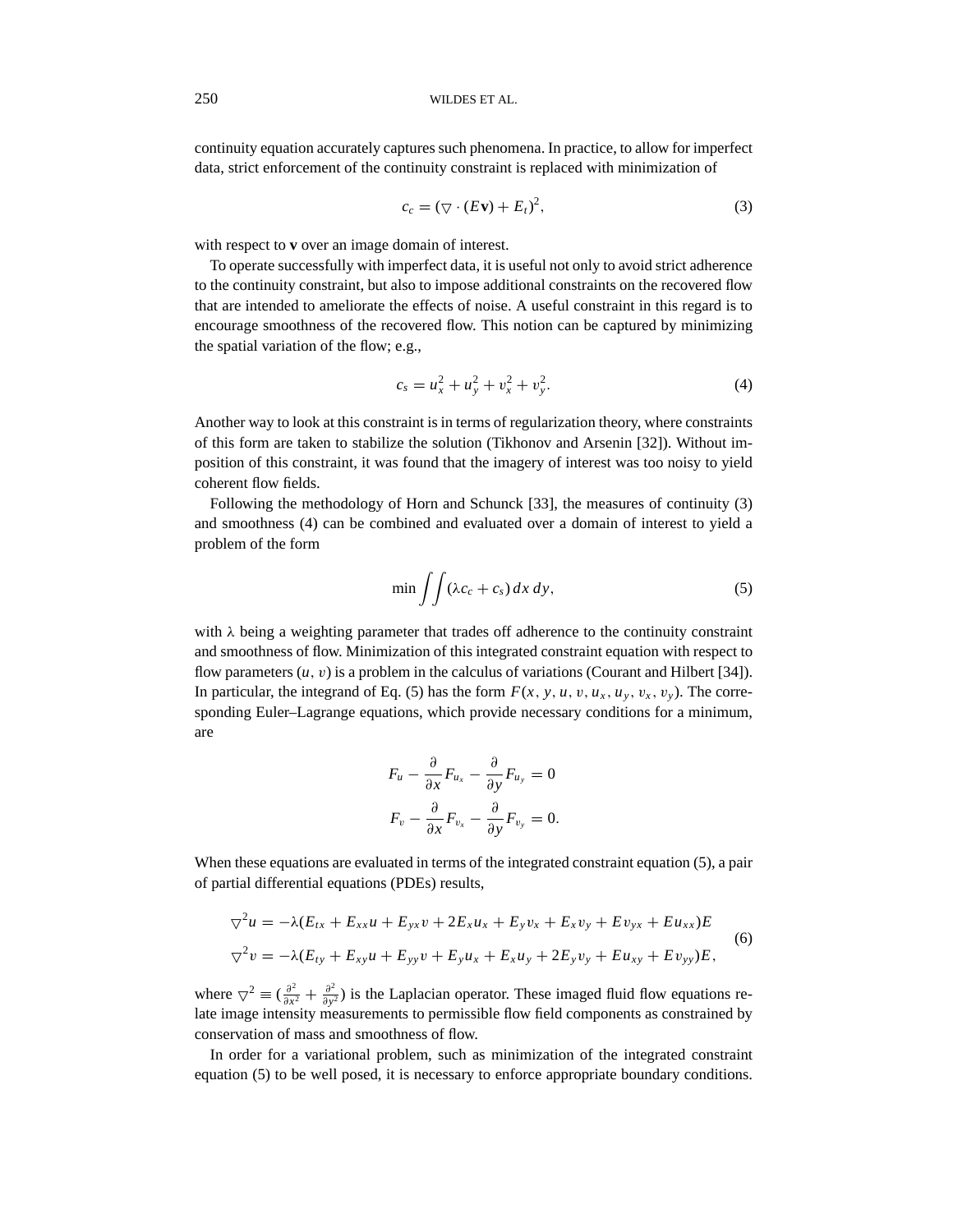Physical considerations can serve to provide the needed constraints. For fluidic systems, a basic constraint is that the fluids must flow within their containing channels (essentially, impenetrability of matter). This can be expressed by disallowing normal flow along the boundaries of the domain in which the fluid lies. In the Appendix to this paper, it is shown that operation of this constraint in a three-dimensional specimen implies a corresponding two-dimensional boundary condition in its transmittance image; i.e.,

$$
[\mathbf{n} \cdot \mathbf{v}]_{\partial \omega} = 0,\tag{7}
$$

where **n** specifies the normals to the two-dimensional imaged boundary,  $\partial \omega$ , of the threedimensional specimen. Additionally, if the (imaged) channel boundaries do not completely enclose the domain of interest (e.g., the apparent end of a channel as it runs off the end of the image), then natural boundary conditions (Neuman boundary conditions) are enforced at such points. Applying natural boundary conditions at channel endings is appropriate for the steady state flows that are the subject of this paper's experimental evaluation; however, alternative constraints might be more applicable in other scenarios.

A numerical solution to the imaged fluid flow equations, (6), can be found via discretization. Application of finite differences (Dahlquist and Björck [35]) to these equations yields

$$
4(\bar{u}_{i,j} - u_{i,j}) = -\lambda \left[ E_{tx} + E_{xx} u_{i,j} + E_{yx} v_{i,j} + 2E_x \Delta_x u_{i,j} + E_y \Delta_x v_{i,j} + E_x \Delta_y v_{i,j} + E \Delta_{yx} v_{i,j} + 2E (\bar{u}_{i,j}^x - u_{i,j}) \right] E
$$
  
\n
$$
4(\bar{v}_{i,j} - v_{i,j}) = -\lambda \left[ E_{ty} + E_{xy} u_{i,j} + E_{yy} v_{i,j} + E_y \Delta_x u_{i,j} + E_x \Delta_y u_{i,j} + 2E_y \Delta_y v_{i,j} + E \Delta_{xy} u_{i,j} + 2E (\bar{v}_{i,j}^y - v_{i,j}) \right] E,
$$

where *i*, *j* is the index of image position,  $\Delta_x u_{i,j} = (u_{i+1,j} - u_{i-1,j})/2$  is the central difference,  $\Delta_{xy}u_{i,j} = (u_{i+1,j+1} - u_{i+1,j-1} - u_{i-1,j+1} + u_{i-1,j-1})/4$  is the mixed difference,  $\bar{u}_{i,j}^x = (u_{i+1,j} + u_{i-1,j})/2$  and  $\bar{u}_{i,j} = (u_{i+1,j} + u_{i-1,j} + u_{i,j+1} + u_{i,j-1})/4$  are averaging operators, etc. These equations can be written more compactly by letting  $\mathcal I$  be the identity matrix,

$$
A = -E\begin{pmatrix} E_{xx} - E & E_{yx} \\ E_{xy} & E_{yy} - E \end{pmatrix},
$$
\n
$$
\mathbf{b}(\mathbf{v}) = E\begin{pmatrix} E_{tx} + 2E_x \Delta_x u_{i,j} + E_y \Delta_x v_{i,j} + E_x \Delta_y v_{i,j} + E \Delta_{yx} v_{i,j} + E \bar{u}_{i,j}^x \\ E_{ty} + E_y \Delta_x u_{i,j} + E_x \Delta_y u_{i,j} + 2E_y \Delta_y v_{i,j} + E \Delta_{xy} u_{i,j} + E \bar{v}_{i,j}^y \end{pmatrix},
$$

 $\mathbf{v} = (u, v)^T$  and  $\bar{\mathbf{v}} = (\bar{u}, \bar{v})^T$ , to yield

$$
(\mathcal{I} + \lambda \mathcal{A})\mathbf{v} = \bar{\mathbf{v}} + \lambda \mathbf{b}.
$$

Various numerical methods exist that could solve the previous system for **v** (see, e.g., Dahlquist and Björck  $[35]$ ). For example, in theory it would be possible to apply a method such as Gauss–Jordan elimination directly to this discrete system. However, due to the sparseness and size of the resulting matrix (i.e., the number of rows and columns equals two times the number of image pixels), this is a needlessly costly approach. Instead, a method that has been successful in the current context is algorithmic time discretization.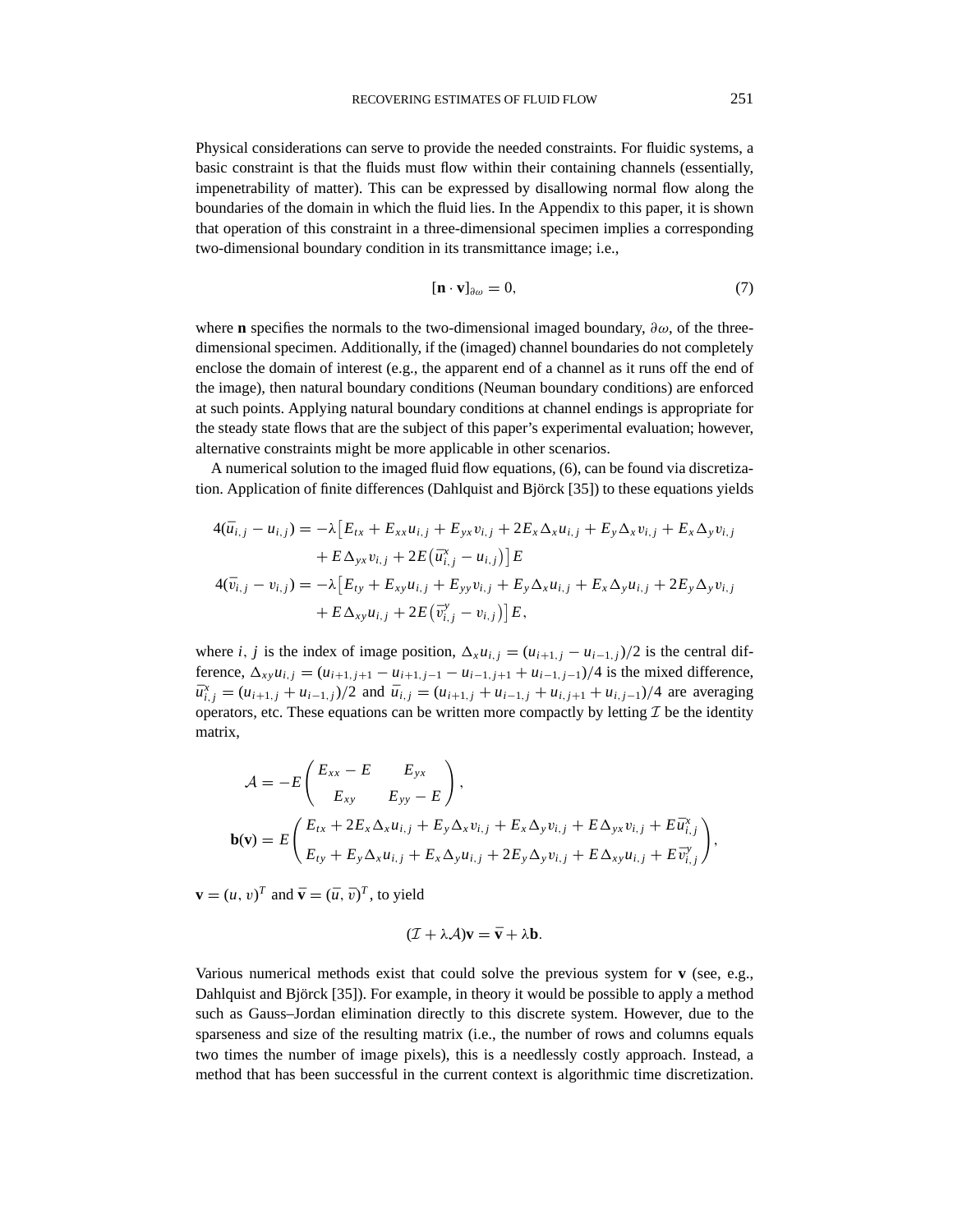In particular, application of the inverse of  $\mathcal{I} + \lambda \mathcal{A}$  to both sides of the previous equation yields an iterative solution for *u* and v,

$$
\mathbf{v}^{n+1} = (\mathcal{I} + \lambda \mathcal{A})^{\dagger} (\bar{\mathbf{v}}^n + \lambda \mathbf{b}(\mathbf{v}^n)),
$$
\n(8)

where  $\mathbf{v}^{n+1}$  is the value of  $\mathbf{v} = (u, v)^\top$  computed at iteration  $n + 1$  from the value  $\mathbf{v}^n$ computed at iteration  $n$  and  $\dagger$  denotes the matrix inverse. Intuitively, these equations can be taken as providing updated values for  $(u, v)$  based on local averages of the flow field as corrected by deviation from conservation of mass dictated continuity.

#### *2.2. Algorithm Instantiation*

The iterative solution for flow field components (8) has been embodied in a Gauss–Seidel relaxation algorithm; i.e., new values of **v** are entered into the computation as soon as they are calculated rather than at the completion of an entire iteration cycle as done in Jacobi relaxation (Dahlquist and Björck [35]). This algorithm accepts a pair of images as well as a region of interest map and recovers a corresponding flow field. The region of interest map is a binary map that demarks the areas over which flow is to be calculated. The algorithm first solves for the flow along the channel boundary of the region of interest while enforcing the null normal flow constraint (7). This constraint is practically instantiated in the following fashion. Along each channel wall the imaged flow equations (6) are solved as restricted to one dimension. This yields a single one-dimensional flow equation, with the direction constrained to be tangential to the channel wall. To ensure that this problem also is properly posed, natural boundary conditions (i.e., Neumann boundary conditions) are enforced at the ends of the channel. These are implemented by introducing a new point at each end of the channel boundary and copying over the one-dimensional solution at the neighboring interior point at each iteration. Subsequently, the one-dimensional solution(s) are used as the boundary conditions as the algorithm solves on the domain interior. During this process, natural boundary conditions are enforced at loci where the channel walls do not completely enclose the domain of interest (e.g., the apparent end of a channel as it runs off the end of the image). The initial values for  $u$  and  $v$  are taken as zero everywhere.

This relaxation algorithm has been embedded in a hierarchical coarse-to-fine refinement control structure to support extended spatial capture, i.e., recovery of multipixel motions, and computational efficiency (Bergen *et al.* [36]). Operation begins by computing a series of low-resolution versions of the input images (via successive one-octave low-pass filtering and factor of 2 subsampling). The coarsest resolution is then used to recover an initial flow estimate which is refined via reference to successively finer resolution images, finishing with the original images. In this regard, it is important to note that the conservation of mass flow continuity equation is applied at each iteration of the estimation process. It is a heuristic assumption that the constraint is thereby enforced on the overall displacement that results from the concatenation of the individual estimates. Nevertheless, empirical results (as described in the next section of this paper) support this methodology.

In the experiments reported in this paper coarse-to-fine processing proceeded up to five levels of resolution reduction. Iterations of the flow field solution (8) were calculated to allow the most distant pixels at the coarsest resolution to broadcast their intensity values to one another. For example, starting with a  $512 \times 512$  image reduced by 5 levels to yield a  $16 \times 16$  image leads to  $\lceil 16\sqrt{2} \rceil = 23$  iterations being calculated at each resolution level.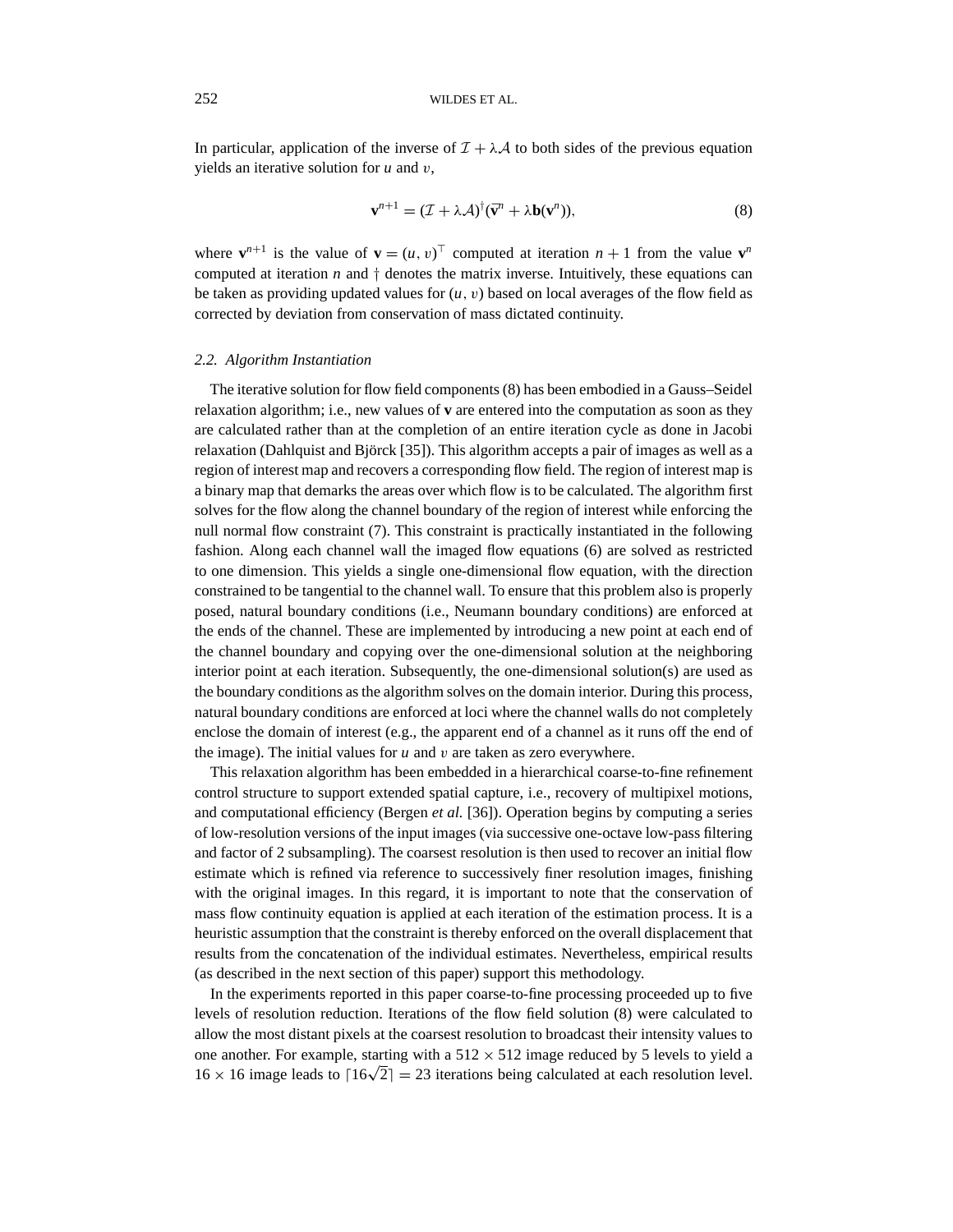Values for  $\lambda$  were selected empirically; specific values are documented in the context of the experiments described in Section 3. This entire scheme has been implemented in the C programming language. As currently installed, it executes from the UNIX command line on Sun SPARCstations and as an Explorer module on Silicon Graphics workstations.

### **3. EXPERIMENTAL EVALUATION**

It is hypothesized that the developed flow-recovery algorithm is widely applicable to the measurement of fluid flow from imagery at a wide range of spatial scales. The current application domain for the algorithm is microfluidics (Lanzillotto *et al.* [1]). Of particular interest is employing the algorithm in conjunction with microradiography (Cosslett *et al.* [37]) to enable the noninvasive assessment of microelectromechanical systems (MEMS). Therefore, the reported experiments concentrate on microscale X-ray imagery. Further, all of the considered flows have small Reynolds numbers, approximately equal to one. (Reynolds number is the ratio of inertial to viscous forces; smaller values are associated with higher stability of laminar (as opposed to turbulent) flow (Streeter [31]).)

#### *3.1. Image Acquisition*

The basic experimental rig is illustrated in Fig. 1. Experiments involved image sequences of fluid emulsions driven through a variety of physical devices. The emulsions consisted of a contrast medium mixed with a fluid and thereby yielded a spatially varying image intensity pattern. After emulsification, the contrast medium was dispersed in the fluid as tiny droplets (1–20  $\mu$ m). By the choice of a contrast medium with the same density as the fluid (1-bromohexadecane in water) the droplets were made neutrally buoyant and followed



**FIG. 1.** Image acquisition. Image sequences of fluid emulsions driven through a variety of physical devices were used to evaluate the performance of the recovery algorithm. The flow was imposed by a mechanically driven syringe pump. Images were generated by a collimated monochromatic X-ray source in conjunction with a phosphor screen and optics to image onto a CCD imager for digitization.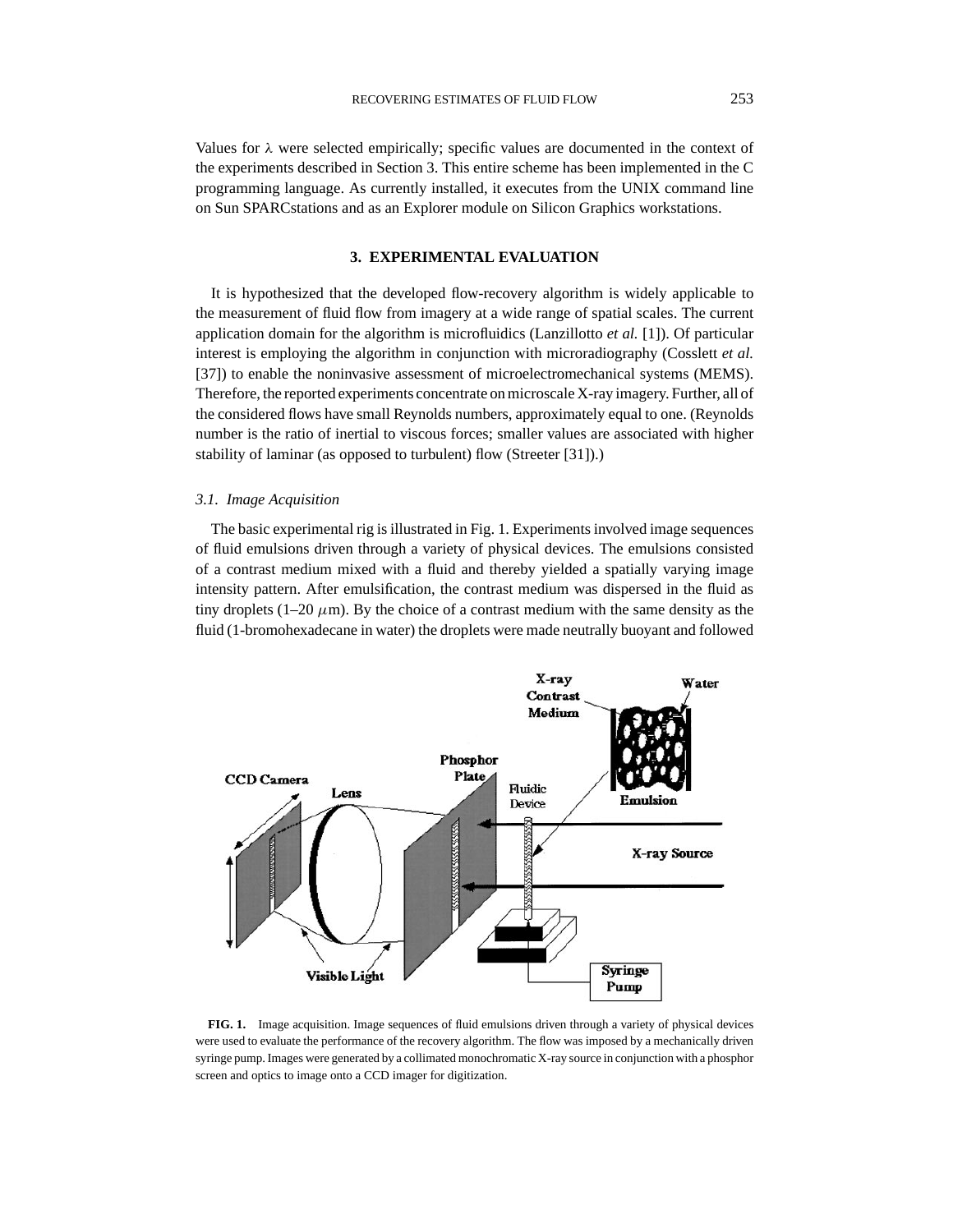the imposed flow. The flow was generated by a mechanically driven syringe pump that could be controlled to force the fluid emulsion through the devices at 0.004 or 0.008  $\mu$ I/s. Images were generated by a collimated monochromatic X-ray source in conjunction with a phosphor screen and optics to image onto a CCD imager for digitization at 14-bit precision. This system is capable of operating with two sets of spatiotemporal resolution parameters. The first configuration has spatial resolution at 2.8  $\mu$ m/pixel with a temporal sampling rate of 0.4 frames/s and an exposure time of 500 ms/frame. The second configuration has spatial resolution a 1.6  $\mu$ m/pixel with a temporal sampling rate of 10 frames/s and an exposure time of 100 ms/frame.

#### *3.2. Synthetic Imagery*

Synthetic imagery allows the testing of computer vision algorithms in the face of known ground truth. Accordingly, synthetic images were generated to simulate the transmittance imagery that is acquired with the image acquisition rig of Section 3.1. The first simulated experimental preparation consisted of steady state fluid flow through cylindrical tubes. This preparation is of interest because the expected flow can be predicted analytically according to the fully developed circular pipe flow model [31]; therefore, recovered flows can be evaluated against physically meaningful model predictions. The pipe flow model dictates a parabolic displacement along the axis of the tube with the form

$$
\frac{v}{v_{\text{max}}} = 1 - \frac{r^2}{R^2},\tag{9}
$$

where  $R$  is the tube radius,  $r$  is the perpendicular distance of any point in the tube from the central axis,  $v_{\text{max}}$  is the maximal displacement along the central axis, and v is the displacement along the tube axis at point  $r$ . Flow in the orthogonal direction is taken as zero.

To mimic this setup, virtual balls were generated and randomly dispersed within a cylinder. The density and diameters of the balls were chosen to be in accord with the fluid emulsions used with the actual image acquisition rig. A raytracer was used to simulate the transmission of X rays through these structures according to a standard linear absorption model, as given by Eq. (12) in the Appendix. The simulated spatial resolution was 2.8  $\mu$ m/pixel. The gray-level resolution was 16 bits. A second image was raytraced after the spheres were shifted according to the pipe flow model (9). The left panel of Figure 2 shows an image from such a simulation experiment.

Simulated flow sequences were generated for tube diameters of 1000, 800, and 600  $\mu$ m. For each tube, flow rates were simulated to yield a range of maximum image displacements. The flow-recovery algorithm was executed on the resulting image sequences. In these experiments  $\lambda = 0.01$ , an empirically selected value. To quantify performance, the root mean square error between the recovered and simulated velocities in the direction of the tube axis was calculated in the following fashion,

RMS(error) = 
$$
\sqrt{\frac{\sum_{r=-D/2}^{r=D/2} (v_{\text{recovered}}(r) - v_{\text{simulated}}(r))^2}{D}}
$$
,

with *D* being the tube diameter. (The recovered velocities in the orthogonal direction were inconsequential.) The results are shown in the right Fig. 2. For small displacements the error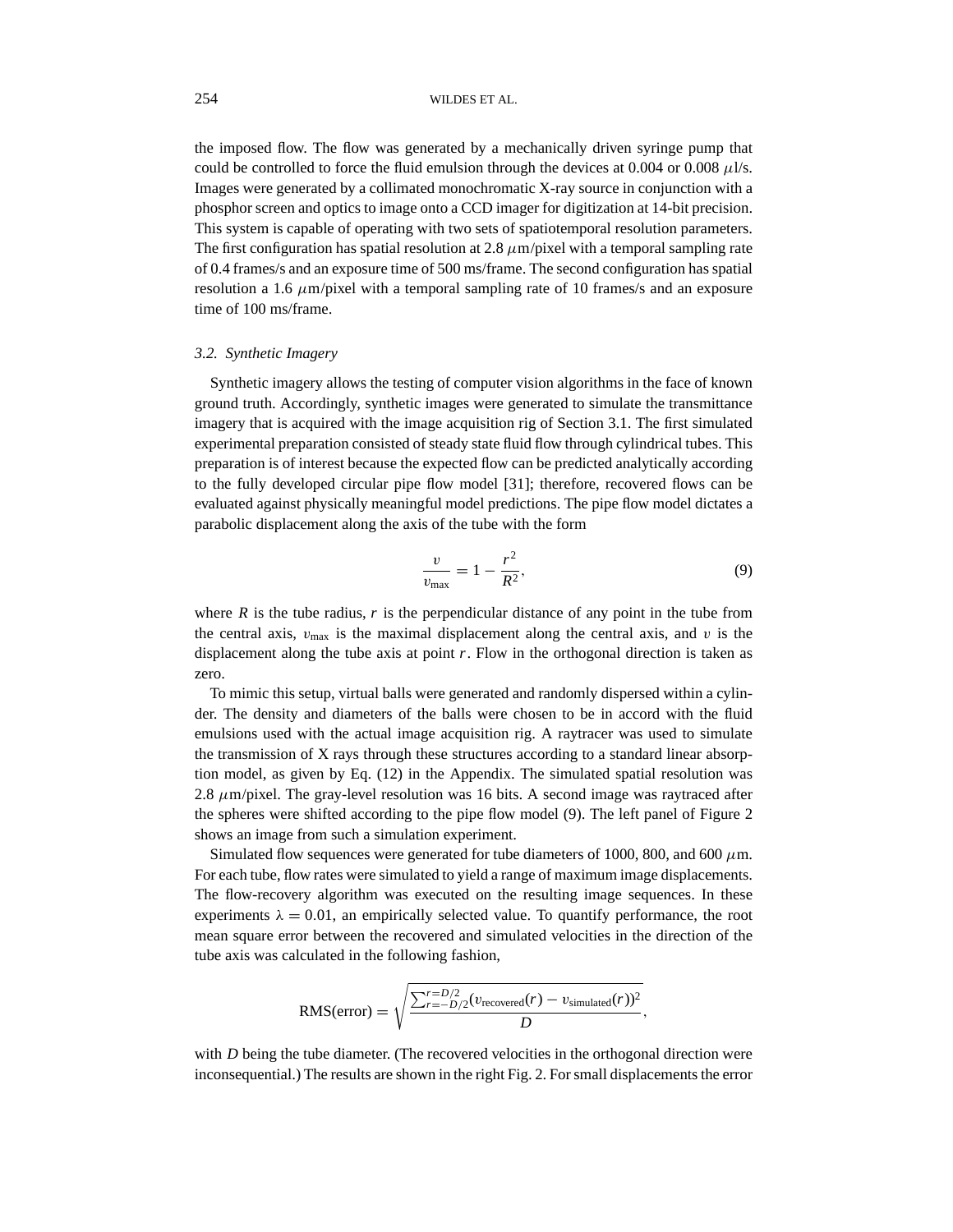

**FIG. 2.** Root mean square (RMS) error results using synthetic imagery: (left) a synthetic radiograph of emulsion particles flowing through a cylindrical tube; (right) the RMS error of recovered vs veridical displacements for a range of simulated tube diameters.

is small for all tubes. With increased displacement the error rises, especially for smaller tubes. While not apparent in these plots, the error typically comes as an underestimate of the true flow. The errors are due to the fact that the algorithm requires more spatial support in the recovery of larger displacements. The narrower tubes may not offer sufficient information to support the recovery of large displacements. Still, the algorithm proves capable of subpixel precision for an interesting range of experimental parameters.

The convergence of the flow-recovery algorithm is illustrated in Fig. 3. The RMS error is plotted as a function of iteration for two of the simulated tube flows: the lowest flow rate in the widest tube and the highest flow rate in the narrowest tube. These examples have been selected as they capture the extremes of the simulations (i.e., the smallest displacement with the most spatial support and the largest displacement with the least spatial support). In both cases the error decreases at a reasonable rate.



**FIG. 3.** Algorithm convergence as a function of the iteration number. The plots show RMS error in recovered displacement as a function of the iteration number for synthetic flow through two cylindrical tubes.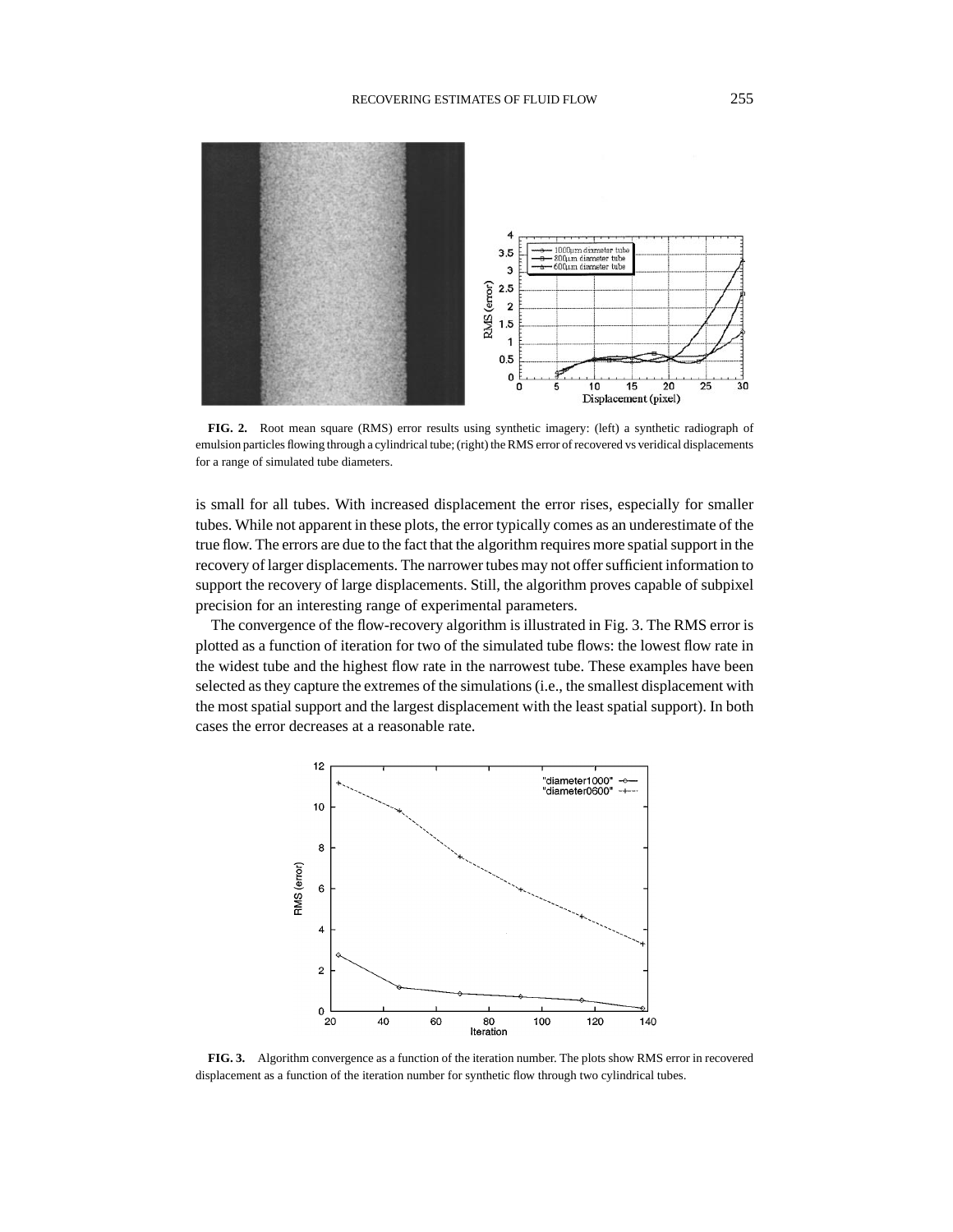

**FIG. 4.** Velocity profiles recovered from synthetic imagery of fluid flow through a converging channel. (upper left) A schematic of the simulated flow experiment. Flow is downward between a pair of converging plates open at the top and bottom (shown as a truncated triangle for simplicity; i.e., the plates extend from the plane of the figure) and projected along the horizontal axis. (upper right) A corresponding synthetic radiograph of emulsion particles flowing through the channel. The direction of projection yields a rectangular image region. (lower) The average recovered vertical flow profiles for conservation of mass,  $\diamond$ , and brightness constancy,  $+$ , constrained flow recovery algorithms. The analytically predicted flow profile for this experiment also is shown (solid line).

The second simulated experimental preparation consists of fluid flow between a pair of converging plates. A schematic of this device is shown in the upper left panel of Fig. 4. This preparation is of interest because the expected flow is well understood from an analytic point of view [31], with velocity increasing as the channel converges while trailing to zero along the channel walls. For present purposes, it is illustrative to take the transmittance projection of this three-dimensional flow in the direction that is shown in the schematic, i.e., along the horizontal. (A practical application of such a projection comes about when the optical depth of the device is too great to allow projection in the direction orthogonal to the schematic.) A simulated image for this preparation is shown in the upper right panel of Fig. 4. Notice that the average local intensity decreases from top to bottom as the projected matter decreases and that the convergent shape is no longer apparent as it is integrated across. For the simulated convergence angle,  $\pi/2$ , the image displacement parallel to the direction of convergence has the form

$$
\frac{v}{v_{\text{max}}} = -\frac{1}{y},\tag{10}
$$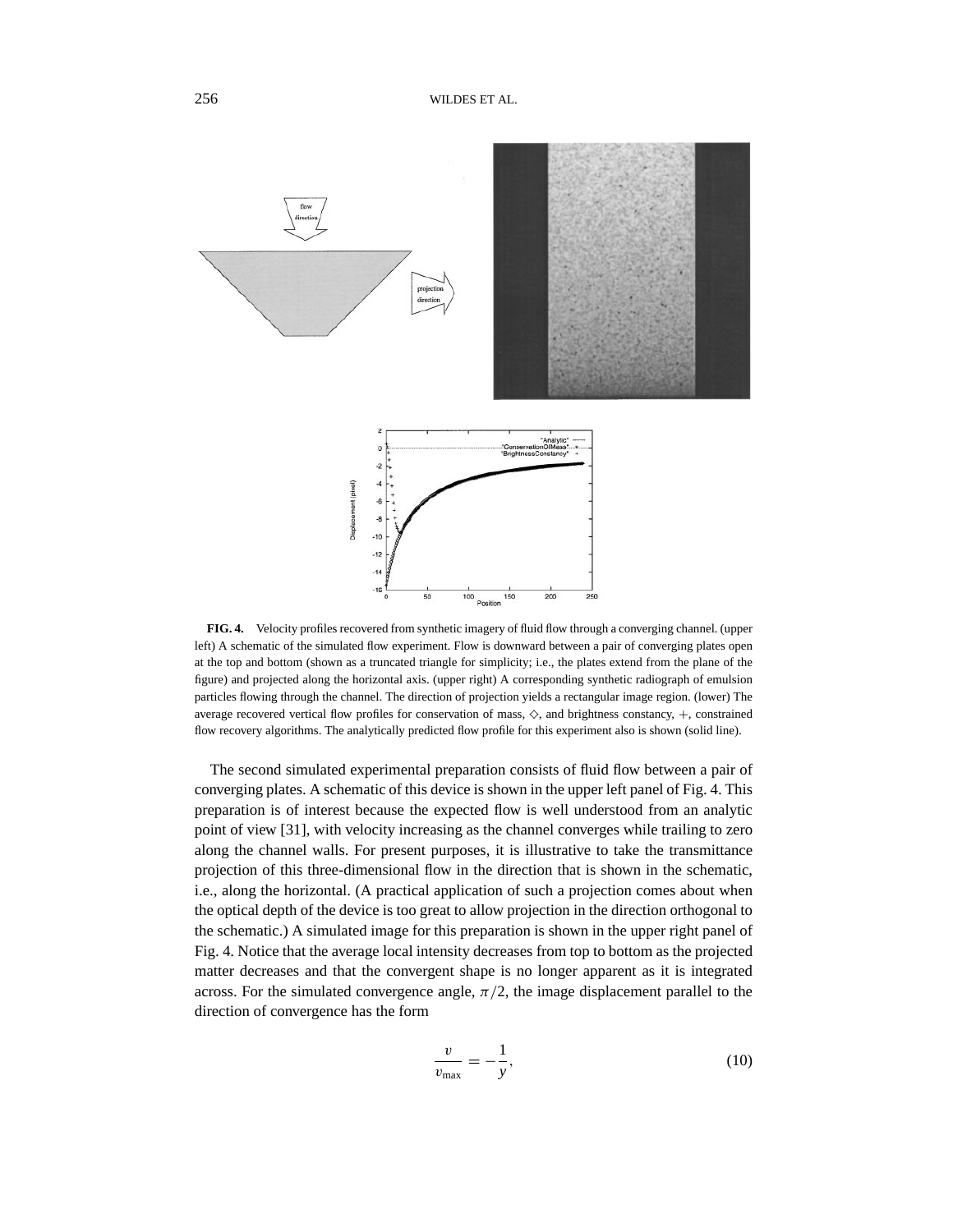where increasing *y* is taken opposite to the direction of convergence with origin at the apex of convergence and  $v_{\text{max}}$  is the maximal displacement at the outlet, located at some positive *y*. Flow in the orthogonal direction is assumed to be zero. With reference to Fig. 4 the flow is downward and increasing from top to bottom. The results of executing the conservation of mass constrainted flow recovery algorithm, with  $\lambda = 0.01$ , on a corresponding image pair is illustrated in the lower panel of Fig. 4. Here, the average recovered velocity in the vertical direction is plotted against image position. (Recovered velocity in the orthogonal direction was inconsequential.) For comparison, the analytically predicted velocity is shown in the same plot. The RMS error of the recovered flow is 0.2 pixel, mostly due to a slight tendency to underestimate the larger displacements. The plot also shows the results of replacing the conservation of mass constraint in the algorithm with the brightness constancy constraint (2), while keeping all other parameters constant. In this case, the recovered flow grossly underestimates the larger displacements. Correspondingly, the overall RMS error is elevated to 3.1 pixels.

#### *3.3. Natural Imagery*

Following on the experiments with synthetic imagery, the algorithm has been evaluated in the face of natural imagery of steady state flow through cylindrical tubes. In particular, the image acquisition rig described in Section 3.1 was used to capture the flow of fluid through small-diameter quartz capillary tubes. An initial set of experiments considered flow through an 800- $\mu$ m-diameter tube. Two flow rates were considered: 0.004 and 0.008  $\mu$ l/s. The spatial resolution was 2.8  $\mu$ m/pixel with a temporal sampling rate of 0.4 frame/s and an exposure time of 500 ms/frame. A single frame from the lower flow rate sequence is shown in Fig. 5a.

The flow-recovery algorithm was executed on both the  $0.004$ - and  $0.008 - \mu$ l/s capillary tube image sequences. In these experiments,  $\lambda = 0.0001$ , an empirically selected value. The recovered flow for the lower flow rate is shown as a vector plot in Fig. 5b. Qualitatively, the recovered flow is in agreement with inspection of the image sequence by eye: The



**FIG. 5.** Velocity field recovered from natural imagery of fluid flow through a capillary tube. (left) A frame from a radiographic image sequence of an emulsion flowing through an  $800-\mu$ m-diameter capillary tube. (right) The recovered velocity field from two successive frames. The recovered flow is in accord with one's visual impression upon viewing the image sequence.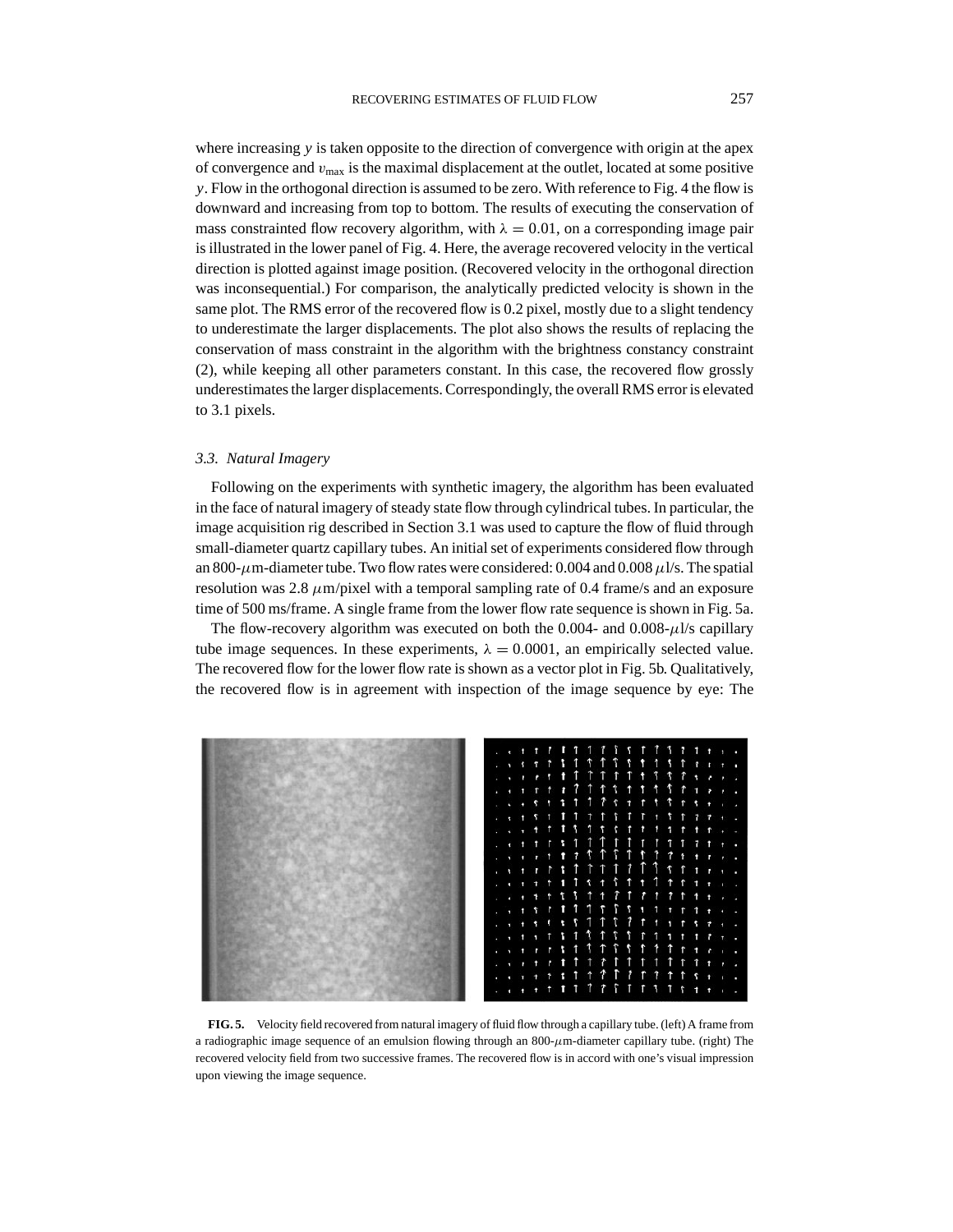

**FIG. 6.** Velocity profiles recovered from natural imagery of fluid flow through capillary tubes. (left) The average recovered axial flow profiles for two different flow rates through an 800- $\mu$ m-diameter capillary tube (dotted lines). Analytically predicted flow profiles for these experiments also are shown (solid lines). (right) The recovered axial flow profiles for two different capillary tube diameters in dimensionless coordinates. The results for 200- and 100- $\mu$ m-diameter tubes are plotted with the symbols  $\circ$  and  $\Box$ , respectively. The corresponding analytically predicted flow profile is shown as a solid line.

magnitude is greatest along the center line and trails toward zero at the side; the direction is predominantly along the tube axis (i.e., vertical), with somewhat more variation in the center than at the side. The average recovered velocity profiles in the axial direction are shown in Fig. 6a. For comparison, the profiles predicted by fully developed pipe flow (9) averaged along imaging rays also are plotted in Fig. 6. (Recall that the imaged flow should be an average of the three-dimensional flow due to the properties of transmittance imaging.) The recovered flow is in good agreement with the predictions of the model for both flow rates.

Additional capillary tube experiments have been executed for flow at 0.004  $\mu$ l/s in capillary tubes with diameters of 200 and 100  $\mu$ m. For these cases the spatial resolution was  $1.6 \,\mu$  m/pixel with a temporal sampling of 10 frames/s and an exposure time of 100 ms/frame;  $\lambda = 0.00001$ , an empirically selected value. The results for these experiments are collapsed into a single nondimensional plot in Fig. 6b. The radius of the tube, *R*, and the maximum velocity,  $v_{\text{max}}$ , were used to nondimensionalize the plot. A pipe flow velocity profile (9) also is superimposed on this plot. In both cases, the recovered profiles are in reasonable agreement with the theoretical prediction. Interestingly, it appears that no previous study has documented the flow of fluids through cylindrical tubes with diameters under 1000  $\mu$ m.

A second set of studies involved microradiography of more complicated devices where analytic predictions of the flow were not available. The first device was a ramped step channel. The second device was a serpentine channel. Both devices were etched in silicon and covered with glass. Parameters for both studies were the same: Injected flows were 0.004  $\mu$ 1/s; the spatial resolution was 1.6  $\mu$ m/pixel with a temporal sampling 10 frames/s and an exposure time of 100 ms/frame.  $\lambda = 0.00001$ , an empirically selected value. An image of the ramped step channel and a recovered velocity field are shown in Fig. 7. The results are in accord with one's visual impression. The flow is fastest at the upper inlet and loses speed while expanding thereafter; the speed is smallest near the channel walls. An image of the serpentine channel and a recovered velocity field are shown in Fig. 8. Again, the results are in accord with one's visual impression. The flow follows the channel's bends most closely along the boundaries and less so in the center; the speed is smallest near the channel walls.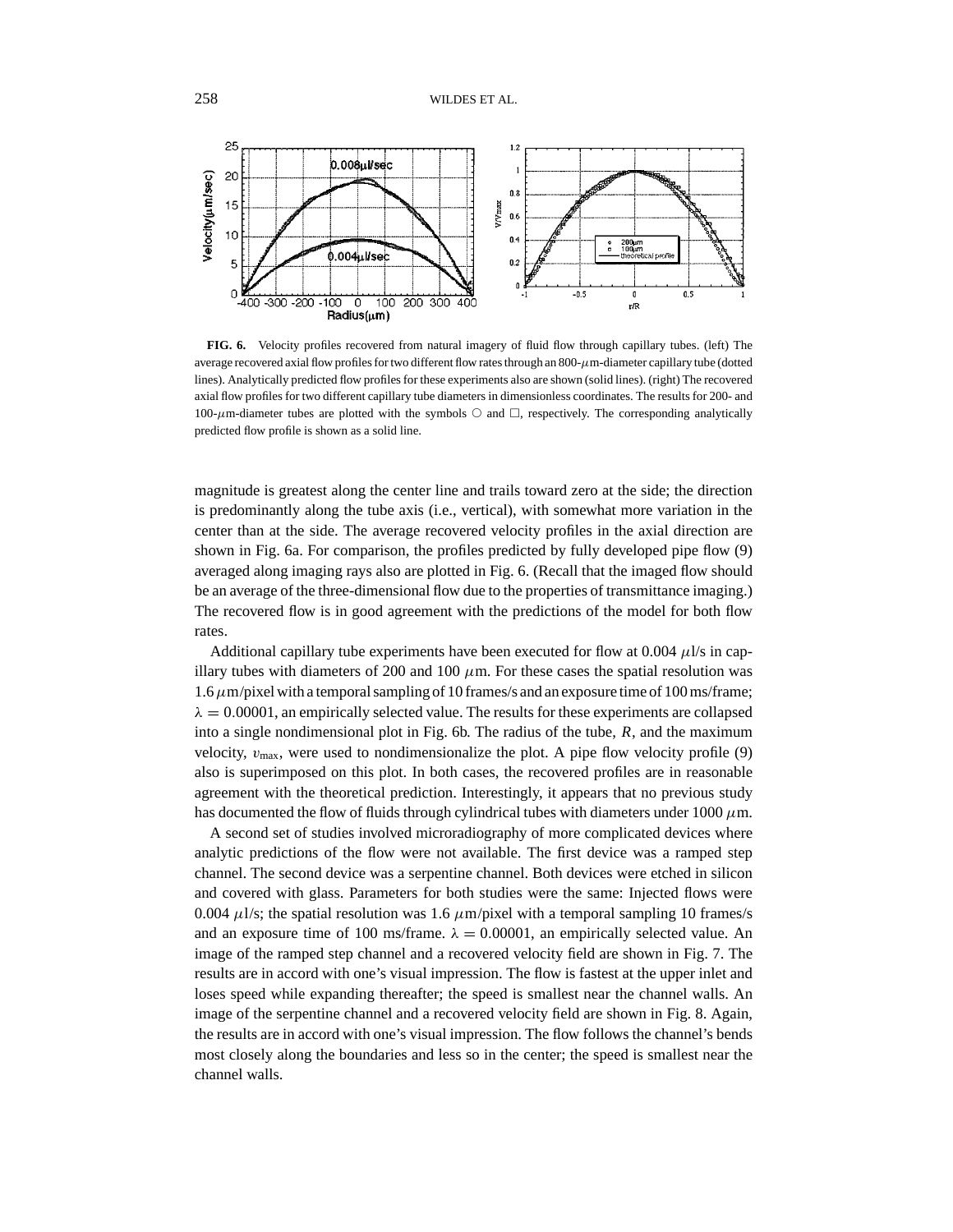

**FIG. 7.** Velocity field recovered from natural imagery of fluid flow through a ramped step channel. (left) A frame from a radiograph sequence of an emulsion flowing through a ramped step channel etched in silicon and covered with glass. (right) The velocity field recovered from two successive frames. The recovered flow is in accord with one's visual impression upon viewing the image sequence.

### *3.4. Discussion*

In general, the algorithm for recovering fluid flow from image sequence data has performed well in empirical evaluation: For cases where the expected flow can be predicted analytically, the recoverd flow is in accord with theory. For complex flows, where the results cannot be predicted analytically, the recovered velocity fields agree with qualitative expectations. Also, the algorithm exhibits a reasonable rate of convergence.

In order to achieve the reported level of performance, it has been necessary to use more than one numerical value for the smoothing parameter,  $\lambda$ . Significantly, however, it has been



**FIG. 8.** Velocity field recovered from natural imagery of fluid flow through a serpentine channel. (left) A frame from a radiograph sequence of an emulsion flowing through a serpentine channel etched in silicon and covered with glass. (right) The velocity field recovered from two successive frames. The recovered flow is in accord with one's visual impression upon viewing the image sequence.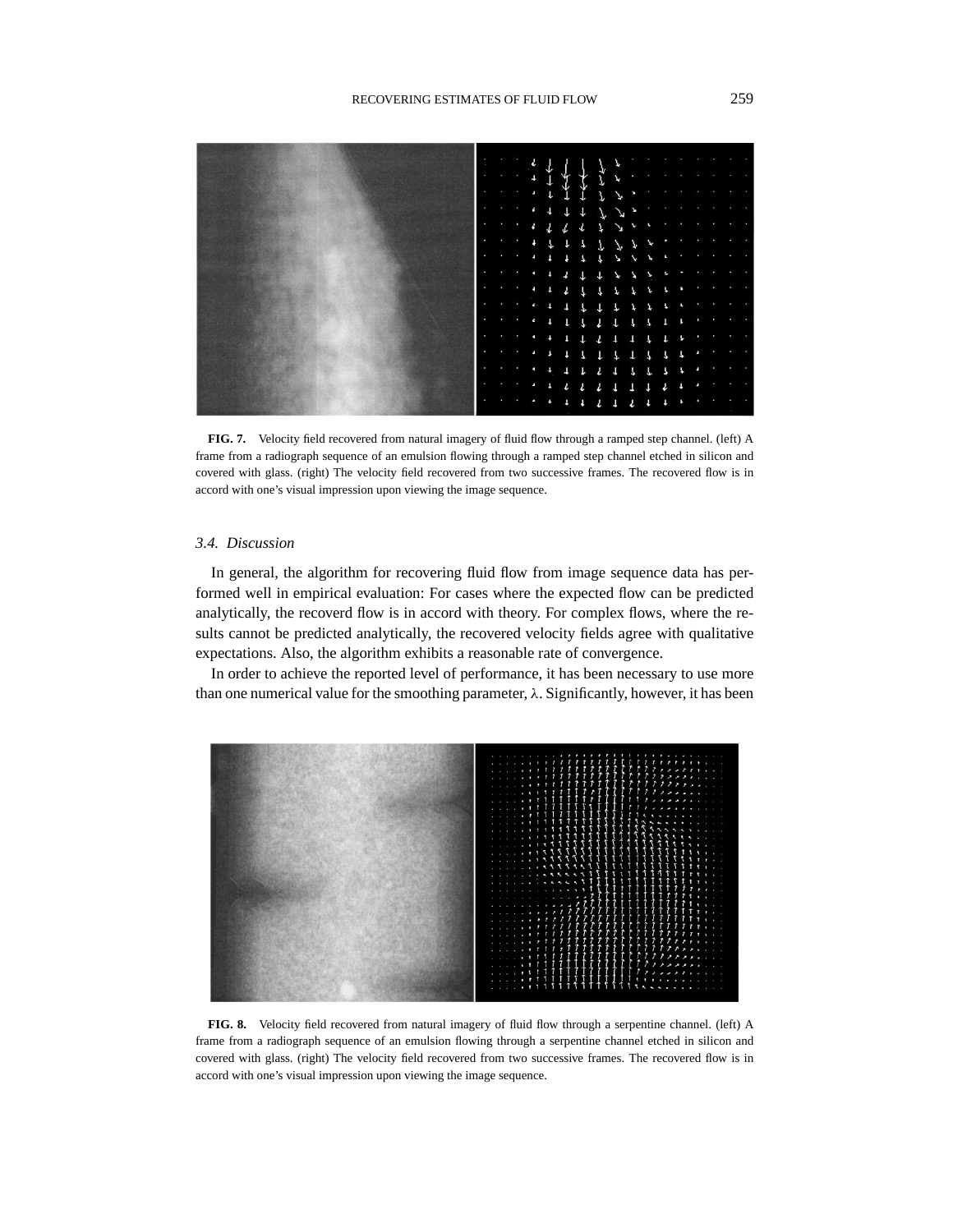possible to use a single value for each experimental configuration: 0.01 for the synthetic image experiments and 0.0001 and 0.00001 for the low and high (respectively) spatiotemporal resolution natural image experiments. More generally, the algorithm is reasonably stable with respect to minor variations in the value of  $\lambda$  for any of the three configurations. For example, halving or doubling the value of  $\lambda$  keeps the RMS error at the same order of magnitude. Further, the fact that it has been possible to use a single level of smoothing for multiple experiments with each configuration attests to this stability. Still, the level of smoothness is relatively large and can be seen as in conflict with previous results suggesting that recovered flow can lose accuracy due to oversmoothing (e.g., Song and Leahy [19]). This apparent discrepancy is likely due to the fact that the flows that are considered in the current paper are inherently smoother than those reported in the previous work. (For example, the flows studied by Song and Leahy included vortex structures that are not present in the current studies.) It also is worth noting that the level of smoothing that is reported in the current natural image studies is a reflection of the high level of noise that is inherent in the applied imaging methodology. Significantly, even given the weight that is placed on the smoothing term (4), the proposed algorithm does not reduce merely to interpolating the boundary conditions with first-order smoothness vector splines. The patterns of recovered flow away from the boundaries would not be present if that were the case. For illustration, consider the pipe flow examples. The "null normal flow" boundary condition (7) yields the same constraint on the left and right sides of the imaged channel. The natural boundary condition at the imaged channel ends, i.e., top and bottom as depicted in the figures, does not in and of itself vary across the horizontal dimension. Taking the preceding two observations in tandem, it becomes clear that the interpolation of the boundary conditions with first-order smoothing splines cannot yield variation of the flow profile as one proceeds along the horizontal dimension. In contrast, the recovered flow profile has a pronounced parabolic profile parameterized along the horizontal dimension.

Given the range of experimental results that have been presented in the current paper, it is interesting to consider how alternatives to the applied algorithm might fare if given the same data. At one extreme, it is worth noting that for the cylindrical pipe and converging plate experiments the flow is essentially one-dimensional. Correspondingly, one of the velocity components in the continuity equation (1) can be set to zero and the remaining component can be solved for uniquely given appropriate boundary conditions (although, in practice, some enforcement of smoothing (5) will still be necessary to combat the effects of noise). These observations suggest the applicability of a restricted one-dimensional version of the flow-recovery algorithm; however, the use of such an algorithm will necessarily be limited to situations where the considered flow is itself one-dimensional. It also is interesting to consider the applicability of previously developed algorithms that have made use of conservation of mass as bolstered by irrotational (Fitzpatrick [16], Fitzpatrick and Pedersen [17]) and small-divergence (Song and Leahy [19]) constraints. In this regard, it is illustrative to consider the two flow patterns that were given analytically, projected pipe flow (9) and projected converging plates (10). For the pipe flow case, notice that the curl of the flow,  $\triangledown \times \mathbf{v}$ , evaluates to  $-2v_{\text{max}} \frac{r}{R^2}$ . Typically, this formula will evaluate to nonzero values and thereby calls into question use of the irrotational constraint for this case. This effect will be most pronounced when the magnitude of  $r$  is relatively large (i.e., near the channel walls). For the converging plates case, notice that the divergence of the flow,  $\nabla \cdot \mathbf{v}$ , evaluates to  $v_{\text{max}} \frac{1}{y^2}$ . Again, this formula generally evaluates to nonzero values and thereby calls into question use of the small divergence constraint for this case.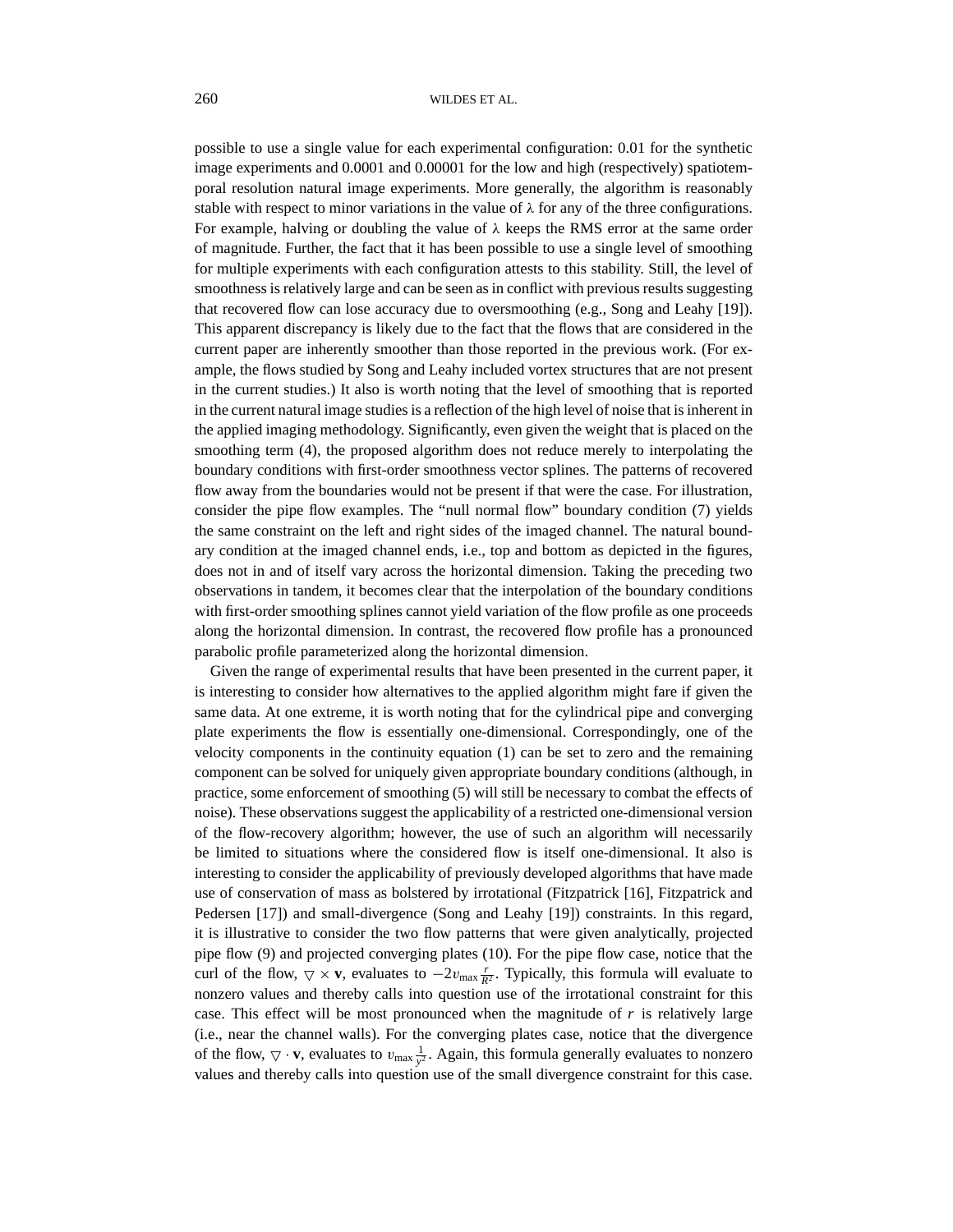Here, the effect will be most pronounced when the magnitude of  $y$  is relatively small (i.e., near the channel outlet). Finally, it is appropriate to discuss the relative performance of conservation of mass and brightness constancy constrained algorithms, as illustrated by the converging plates preparation. Empirically, the brightness constancy algorithm exhibits a notably greater departure from ground truth than the conservation of mass algorithm. The inferior performance arises as the brightness constancy algorithm attempts to establish correspondence between similar image brightness patterns where it is not appropriate to do so. In particular, recall that for projected converging plates, the flow pattern decreases in its local average gray level along its path even while increasing in speed due to the convergent geometry and direction of projection. In contrast, the conservation of mass constraint accurately captures this state of affairs.

## **4. SUMMARY**

An algorithm for measuring fluid flow from image sequences has been presented. The algorithm was derived from three constraints. First, a physics-based flow continuity equation, motivated by the principle of conservation of mass, was used to relate image data to fluid behavior. Second, a generic smoothness constraint was imposed to regularize the image data. Third, realistic boundary conditions were used to further ensure the physical significance of the recovered flow. The calculus of variations was used to combine the constraints to yield a pair of partial differential equations that relate the spatiotemporal derivatives of image intensity to the underlying flow components. These equations were discretized to produce an iterative solution for flow given image sequence data. A corresponding numerical algorithm has been implemented in the C programming language for execution on standard computer workstations. This instantiation has received preliminary testing on both synthetic and natural image fluid flows. The results of these experiments show the promise of the approach as a measurement technique for fluid mechanics. It is conjectured that the algorithm also could be applicable to other imaged flows that are governed by similar physical constraints. More generally, this research provides an illustration of the place of physical analysis in the derivation of effective computer vision algorithms.

### **APPENDIX: TRANSMITTANCE IMAGE FORMATION**

Conservation of mass is a reasonable constraint for fluid flow. However, it is less obvious that the flow captured in a corresponding image sequence is subject to such a constraint. This Appendix shows that for transmittance imagery, the constraint is indeed appropriate. In particular, it is shown that the two-dimensional transmittance image of a three-dimensional flow that respects three-dimensional conservation of mass is a two-dimensional flow that respects two-dimensional conservation of mass, subject to certain constraints on normal flow. The results that are derived in this Appendix are an extension of previous work on the analysis of transmittance imaging (Fitzpatrick [18]). The current derivation adds to previous results in its analysis of the relevant boundary conditions. In particular, previous results required that the boundaries of integration be outside the region for which the flow is nonzero or that the flow at opposite boundary points along the path of integration be equal, whereas the current analysis shows that it suffices for the normal flow along the boundaries of integration to be equal to zero. Further, the relationship between boundary conditions in the world and boundary conditions in the image is made explicit.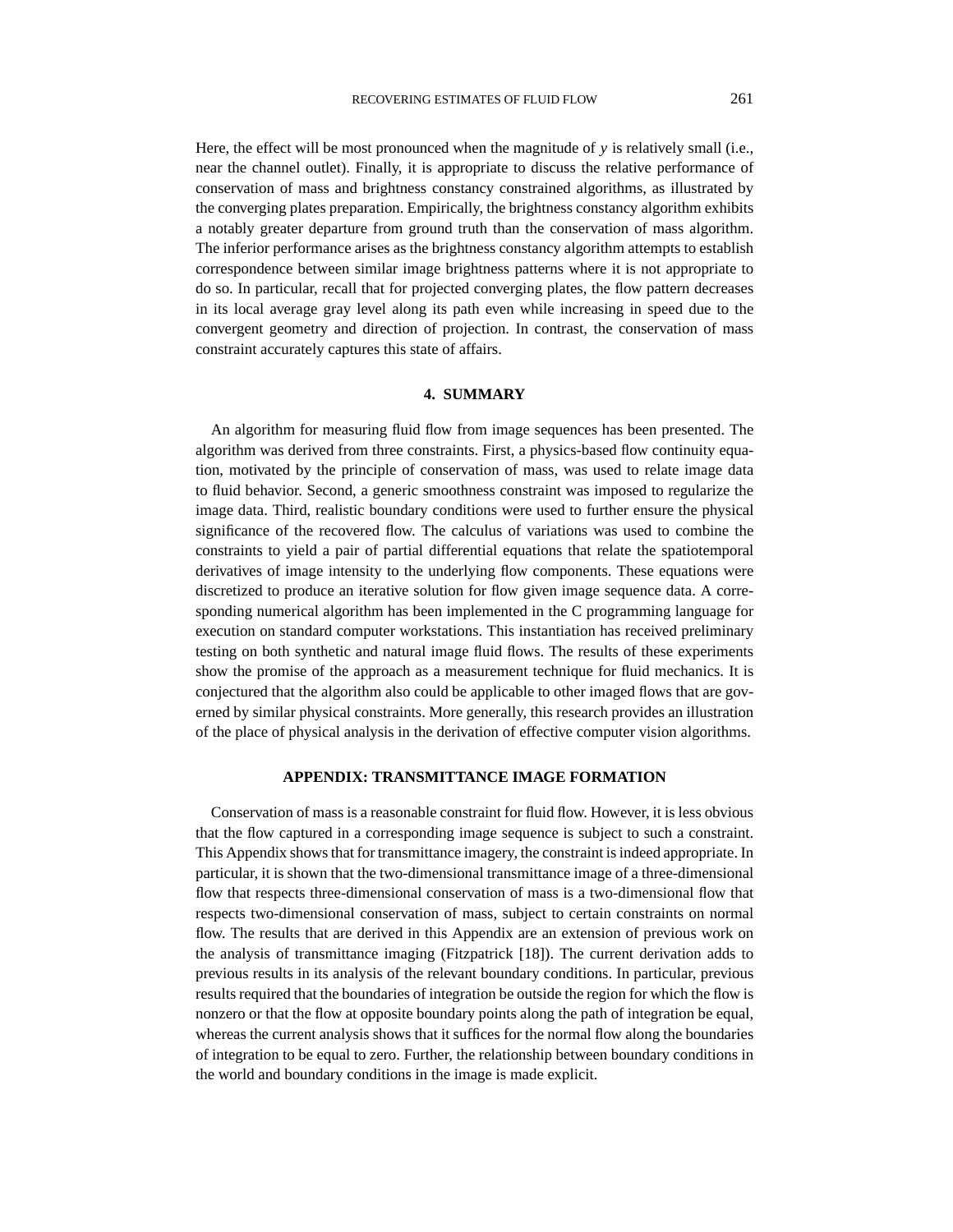Let  $\rho(x, y, z, t)$  be the density of a fluid, a function of spatial coordinates,  $(x, y, z)$ , and time, *t*, that is subject to a velocity field  $V(x, y, z, t) = (U(x, y, z, t), V(x, y, z, t))$  $W(x, y, z, t)$ ). Assuming that this fluid respects the conservation of mass, the density and velocity are related according to

$$
\nabla \cdot (\rho \mathbf{V}) + \frac{\partial \rho}{\partial t} = 0, \tag{11}
$$

with  $\triangledown$  the three-dimensional spatial gradient operator. Transmittance image formation can be modeled as yielding intensities that are proportional to an object's density, integrated along the path of the impinging energy. For incident energy parallel to the *z* direction and an image recorded in the  $(x, y)$  plane, the image is given as

$$
E(x, y, t) = \int_{z_1(x, y)}^{z_2(x, y)} \rho(x, y, z, t) dz,
$$
 (12)

where  $z_1(x, y)$  and  $z_2(x, y)$  are the bounding surfaces of the specimen that is being imaged. (Here, the mass absorption coefficient has been absorbed into the density for the sake of convenience.) This formulation is a reasonable model of collimated monochromatic X-ray image formation [38], e.g., as used in the experimental work described in this paper. (Key assumptions underlying this model of image formation include monochromatic photons, detector robustness to scatter, narrow beam, and small aperture. These constraints are reasonably well satisfied in the experimental apparatus used for the empirical results reported in the current paper. For example, this apparatus employs a highly collimated synchroton X-ray source with spatial resolution approaching  $1 \mu m$  and energies,  $e$ , precisely tuned with narrow bandpass  $\frac{\delta e}{e} \approx 6 \times 10^{-4}$  [1]. More commonplace devices, e.g., medical CT devices, will have images less well modeled by the idealized relationship (12). For example, the X-ray beam in such devices contains a broader range of energies that attenuate by different amounts. Nevertheless, the idealized imaging relationship can still be used with practical advantage, as attested to by its providing the basis for tomographic reconstruction [38].) Application of this model of image formation to the continuity equation (11) suggests integration along the *z* axis according to

$$
\int_{z_1(x,y)}^{z_2(x,y)} \nabla \cdot (\rho \mathbf{V}) dz + \int_{z_1(x,y)}^{z_2(x,y)} \frac{\partial \rho}{\partial t} dz = 0.
$$
 (13)

The first term (i.e., the spatial term) of the integrated continuity equation (13) can be rewritten as

$$
\int_{z_1}^{z_2} \nabla \cdot (\rho \mathbf{V}) dz = \int_{z_1}^{z_2} \nabla_{x,y} \cdot (\rho \mathbf{V}_{x,y}) dz + \int_{z_1}^{z_2} \frac{\partial}{\partial z} (\rho W) dz, \tag{14}
$$

where  $\mathbf{V}_{x,y}(x, y, z, t) = (U(x, y, z, t), V(x, y, z, t))$  and  $\nabla_{x,y}$  is the two-dimensional gradient operator in  $(x, y)$ . It is useful to bring the (two-dimensional) gradient operator to the outside of the first term on the right-hand side of the expanded integral (14). To perform this operation, recall that, in general, if

$$
F(r) = \int_{\alpha(r)}^{\beta(r)} f(r, s) \, ds,
$$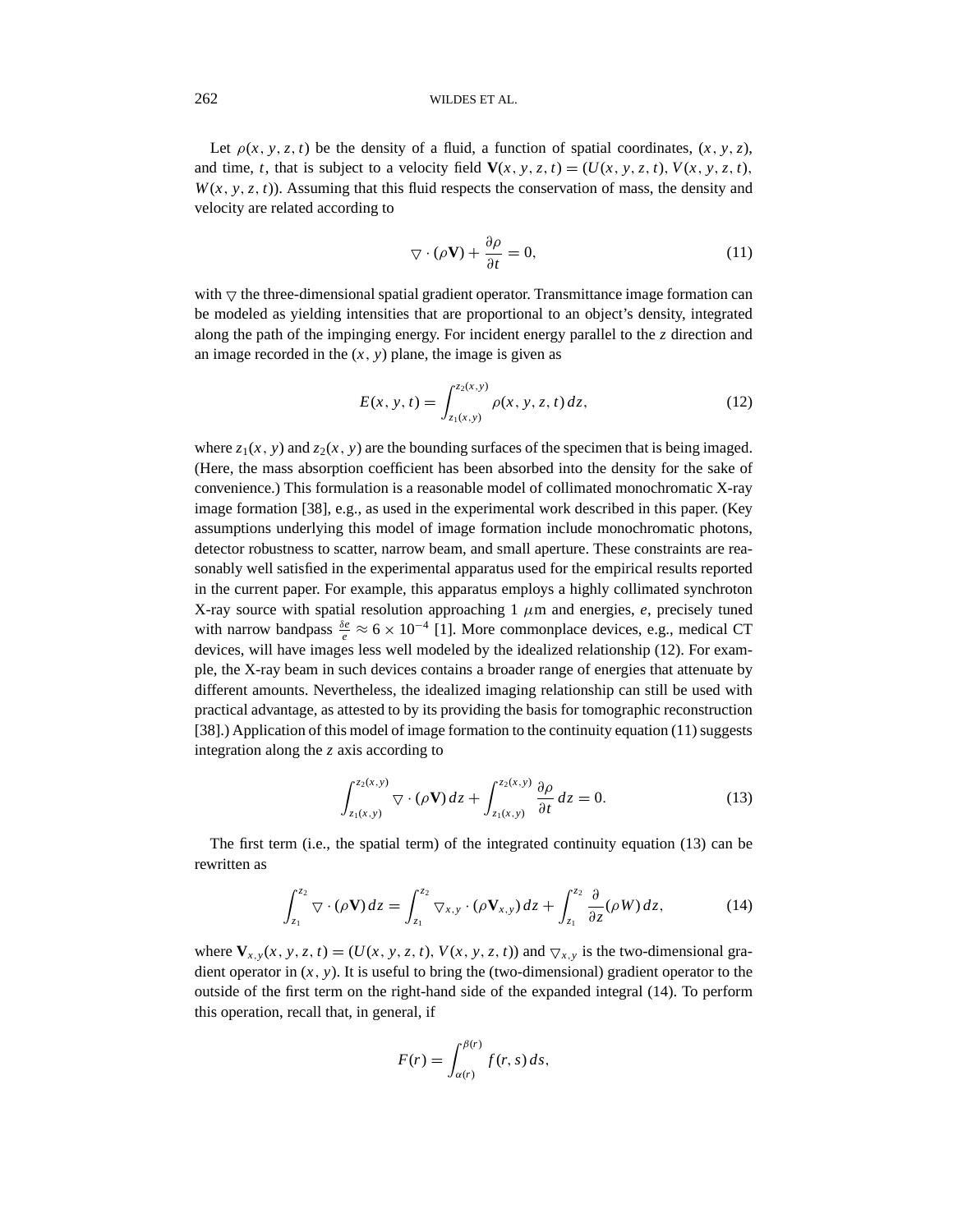then

$$
F'(r) = \beta'(r)f(r, \beta(r)) - \alpha'(r)f(r, \alpha(r)) + \int_{\alpha}^{\beta} \frac{\partial f(r, s)}{\partial r} ds
$$

(Buck [39]). Applying this formula to the first integral on the right-hand side of (14) yields

$$
\int_{z_1(x,y)}^{z_2(x,y)} \nabla_{x,y} \cdot (\rho \mathbf{V}_{x,y}) dz = \nabla_{x,y} \cdot \int_{z_1}^{z_2} \rho \mathbf{V}_{x,y} dz - [(\nabla_{x,y} z) \cdot (\rho \mathbf{V}_{x,y})]_{z_1}^{z_2}.
$$
 (15)

The second integral on the right-hand side of (14) evaluates to  $\left[ \rho W \right]_{z_1}^{z_2}$ . This expression can be recombined with the rightmost term of (15) to yield

$$
[-(\nabla_{x,y}z)\cdot(\rho\mathbf{V}_{x,y})]_{z_1}^{z_2} + [\rho W]_{z_1}^{z_2} = [\rho \mathbf{n}\cdot \mathbf{V}]_{z_1}^{z_2},
$$

with  $\mathbf{n} = (-\frac{\partial z}{\partial x}, -\frac{\partial z}{\partial y}, 1)$  normal vectors to the surfaces  $z_1$  and  $z_2$ . The right-hand side of this expression can be physically interpreted as material flow in the normal direction weighted by the surface gradient, evaluated at the extremes of the specimen. Equation (14) now can be written as

$$
\int_{z_1}^{z_2} \nabla \cdot (\rho \mathbf{V}) dz = \nabla_{x,y} \cdot \int_{z_1}^{z_2} \rho \mathbf{V}_{x,y} dz + [\rho \mathbf{n} \cdot \mathbf{V}]_{z_1}^{z_2}.
$$
 (16)

This new form of the spatial part of the integrated continuity equation (16) can be substituted into the original integrated continuity equation (13) to yield

$$
\nabla_{x,y} \cdot \int_{z_1}^{z_2} \rho \mathbf{V}_{x,y} \, dz + \int_{z_1}^{z_2} \frac{\partial \rho}{\partial t} \, dz + [\rho \mathbf{n} \cdot \mathbf{V}]_{z_1}^{z_2} = 0. \tag{17}
$$

Now, define a new two-dimensional velocity field as the density-weighted average of the original three-dimensional velocity field; i.e., let

$$
\mathbf{v} \equiv \frac{\int_{z_1}^{z_2} \rho \mathbf{V}_{x,y} dz}{\int_{z_1}^{z_2} \rho dz}.
$$
 (18)

Using this two-dimensional velocity (18) along with the model of image formation (12) allows the integrated continuity equation to be interestingly rewritten as

$$
\nabla_{x,y} \cdot E\mathbf{v} + \frac{\partial}{\partial t} E = -[\rho \mathbf{n} \cdot \mathbf{V}]_{z_1}^{z_2}.
$$
 (19)

For the case of null normal flow at the boundaries, the right-hand side of this last equation vanishes. In this case the transmittance image of a three-dimensional flow that observes continuity is a two-dimensional flow that observes continuity, with the flow being the density-weighted average of the three-dimensional flow, i.e., definition (18). For example, this is the situation in the experiments that are reported in this paper. In contrast to the case of null normal flow at the boundaries, the general projected flow expression violates twodimensional continuity. Equation (19) shows that this deviation from continuity is governed by the material flow across the boundaries of the projected specimen.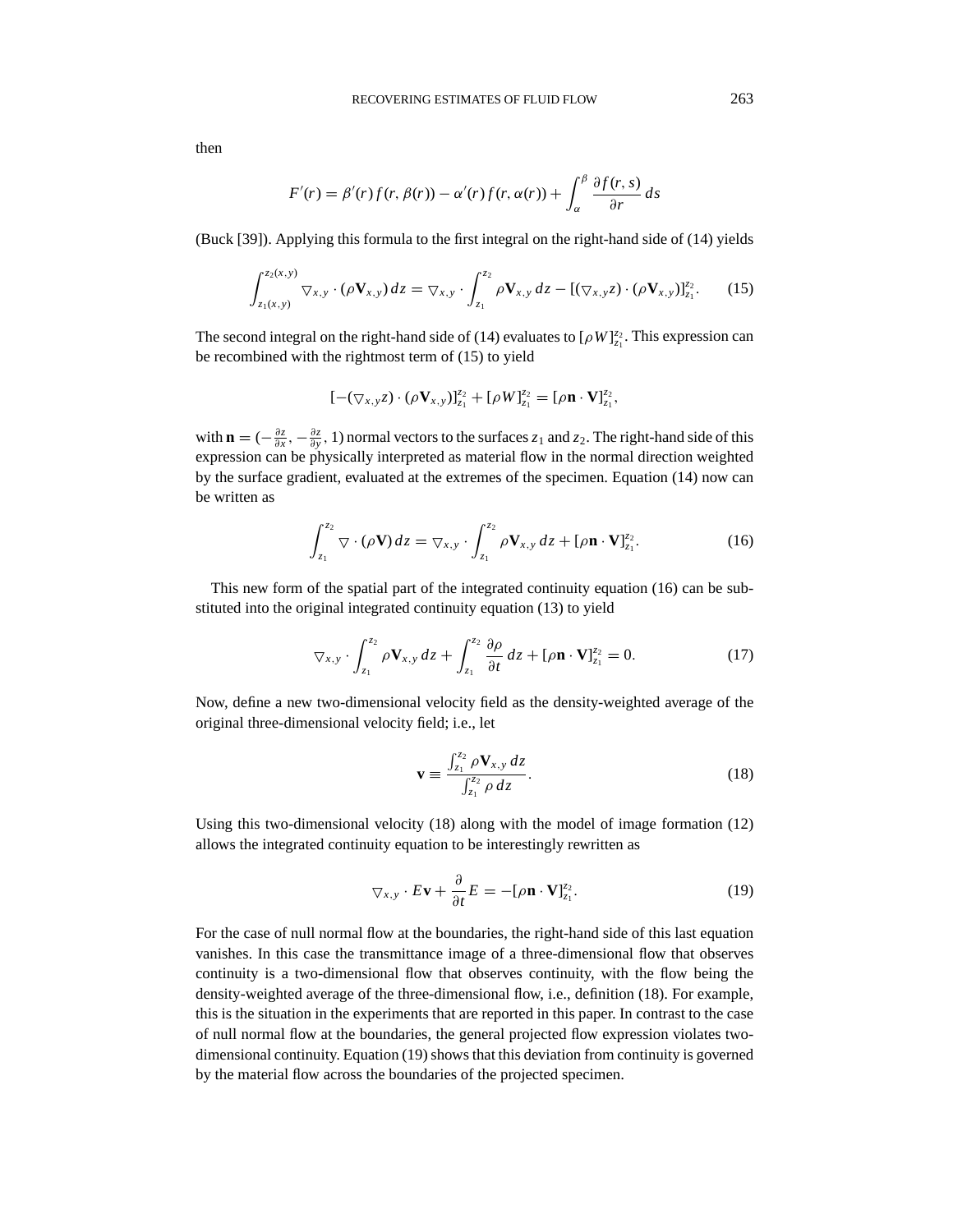Finally, it is of interest to understand the image ramifications of the three-dimensional world null normal flow boundary condition

$$
[\mathbf{N} \cdot \mathbf{V}]_{\partial \Omega} = 0,\tag{20}
$$

where  $\partial\Omega$  is the three-dimensional boundary of a specimen of interest. In order for a part of the three-dimensional boundary  $\partial\Omega$  to appear as a boundary,  $\partial\omega$ , in the image it must be positioned relative to the sensor as an "occluding contour." Keeping the geometry of image formation introduced above (collimated rays along the *z* axis impinging on the  $(x, y)$ -plane image), this condition can be captured as

$$
\mathbf{N} \cdot (0,0,1) = 0,
$$

implying that along such contours,  $N = (N_x, N_y, 0)$ . When the constraint that the *z* component of **N** is equal to 0 is placed on the three-dimensional null normal flow condition (20), it yields

$$
(N_x, N_y) \cdot (V_x, V_y) = 0. \tag{21}
$$

Following the operative geometry of image formation, let  $\mathbf{n} \equiv (N_x, N_y)$  be the (image) normal along imaged boundary contours, ∂ω. Combining this definition of **n** and the definition of  $\bf{v}$  (18) with the constraint (21) shows that that the three-dimensional null normal flow boundary condition (20) implies a two-dimensional image domain null boundary condition,

$$
[\mathbf{n}\cdot\mathbf{v}]_{\partial\omega}=0,
$$

as presented earlier in this paper as Relationship (7).

#### **ACKNOWLEDGMENTS**

J. Dunsmuir provided assistance in the acquisition of the microradiographs. J. R. Bergen, M. H. Brill, B. Huber, S. Peleg, R. Samtaney, and C. D. Spence provided valuable comments on this work. The anonymous reviewers also provided useful commentary.

#### **REFERENCES**

- 1. A. M. Lanzillotto, T. S. Leu, M. J. Amabile, and R. P. Wildes, An investigation of microstructure and microdynamics of fluid flow in MEMS, in*Proceedings of the American Society of Mechanical Engineers Conference, 1996*, pp. 789–796.
- 2. A. Amini, A scalar function formulation for optical flow, in *Proceedings of the European Conference on Computer Vision, 1994*, pp. 125–131.
- 3. H. Nogawa, Y. Nakajima, Y. Sato, and S. Tamura, Acquisition of symbolic description from flow fields: A new approach based on a fluid model, *IEEE Trans. Pattern Anal. Mach. Intell.* **19**(1), 1997, 58–63.
- 4. I. Cohen and I. Herlin, Non uniform multiresolution method for optical flow and phase portrait models: Environmental applications, *Internat. J. Comput. Vision* **33**(1), 1999, 29–49.
- 5. R. Larsen, K. Conradsen, and B. K. Ersbøll, Estimation of dense image flow fields in fluids, *IEEE Trans. Geosci. Remote Sensing* **36**(1), 1998, 256–264.
- 6. E. Memin and P. Perez, Fluid recovery by coupling dense and parametric vector fields, in *Proceedings of the IEEE International Conference on Computer Vision, 1999*, pp. 620–625.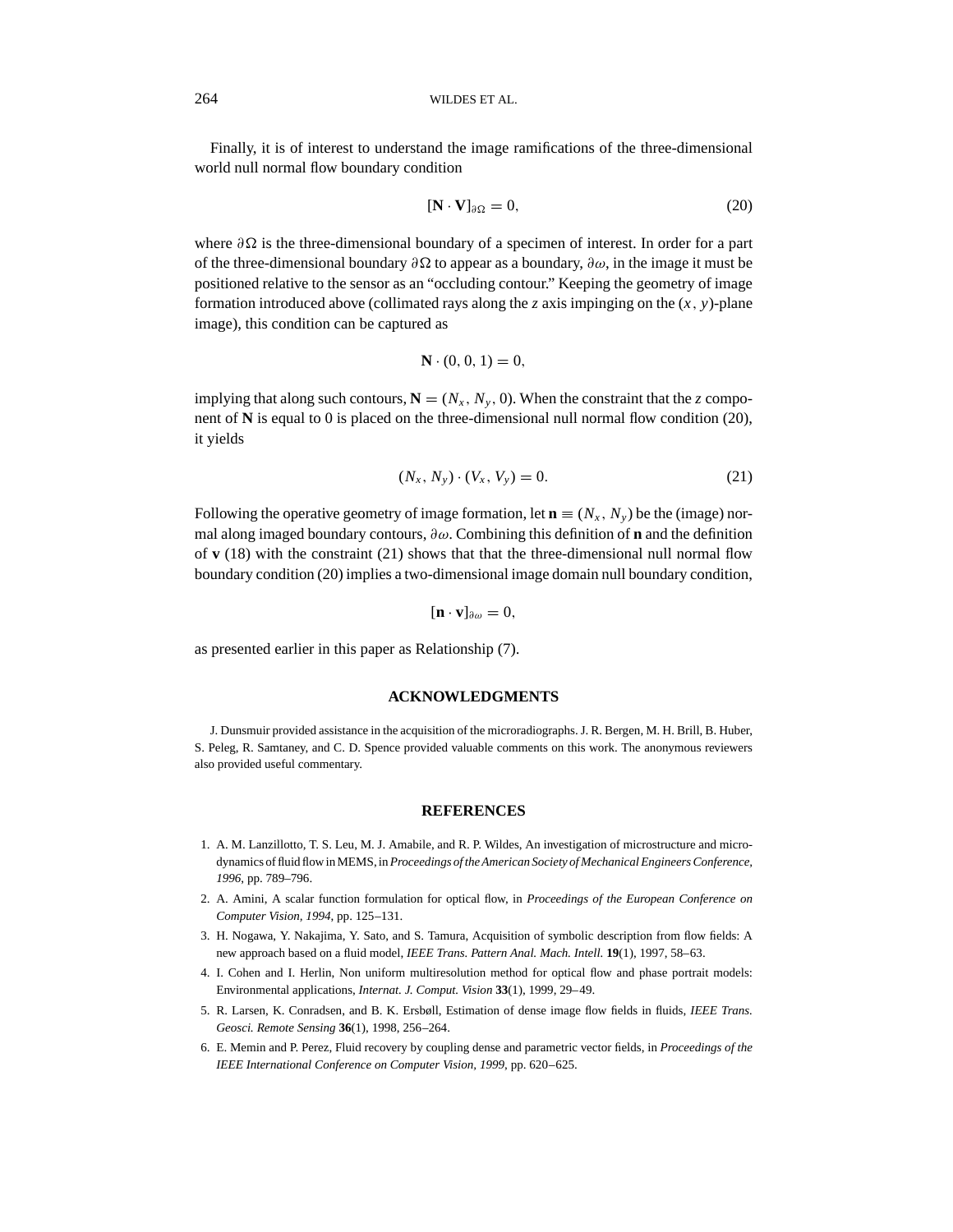- 7. S. Webb, *The Physics of Medical Imaging*, Institute of Physics Publishing Limited, London, 1988.
- 8. A. Del Bimbo, P. Nesi, and J. L. C. Sanz, Analysis of optical flow constraints, *IEEE Trans. Image Process.* **4**(4), 1995, 460–469.
- 9. J. K. Aggarwal and N. Nandhakumar, On the computation of motion from image sequences—A review, *Proc. IEEE* **76**(8), 1988, 917–935.
- 10. S. S. Beauchemin and J. L. Barron, The computation of optical flow,*ACM Comput. Surv.* **27**(3), 1995, 433–467.
- 11. B. K. P. Horn, *Robot Vision*, MIT Press, Cambridge, MA, 1986.
- 12. N. Cornelius and T. Kanade, Adapting optical-flow to measure object motion in reflectance and x-ray image sequences, in *Proceedings of the ACM Workshop on Motion, 1983*, pp. 50–58.
- 13. S. Negahdaripour and C. H. Yu, A generalized brightness change model for computing optical flow, in *Proceedings of the IEEE International Conference on Computer Vision, 1993*, pp. 2–11.
- 14. H. H. Nagel, On a constraint equation for the estimation of displacement rates in image sequences, *IEEE Trans. Pattern Anal. Mach. Intell.* **11**(1), 1989, 13–30.
- 15. B. G. Schunk, The motion constraint equation for optical flow, in *Proceedings of the IAPR International Conference on Pattern Recognition, 1984*, pp. 20–22.
- 16. J. M. Fitzpatrick, A method for calculating velocity in time dependent images based on the continuity equation, in *Proceedings of the IEEE Conference on Computer Vision and Pattern Recognition, 1985*, pp. 78–81.
- 17. J. M. Fitzpatrick and C. A. Pedersen, A method for calculating fluid flow in time dependent density images, *Electron. Imag.* **1**, 1988, 347–352.
- 18. J. M. Fitzpatrick, The existence of geometrical density-image transformations corresponding to object motion, *Comput. Vision Graphics Image Process.* **44**, 1988, 155–174.
- 19. S. M. Song and R. M. Leahy, Computation of 3-D velocity fields from 3-D cine and ct images of a human heart, *IEEE Trans. Medical Imaging* **10**(3), 1991, 295–306.
- 20. A. Del Bimbo, P. Nesi, and J. L. C. Sanz, Optical flow estimation by using classical and extended constraints, in *Proceedings of the International Workshop on Time-Varying Image Processing and Moving Object Recognition, 1993*, pp. 351–358.
- 21. B. Jähne and S. Waas, Optical wave measurement technique for small scale water surface waves, in Proceedings *of Advances in Optical Instruments for Remote Sensing, 1989*, pp. 147–152.
- 22. H. G. Maas, A. Stefanidis, and A. Gruen, Feature tracking in 3-D fluid tomography sequences, in *Proceedings of the IEEE Conference in Image Processing, 1994*, pp. 530–534.
- 23. R. J. Adrian, Particle imaging techniques for experimental fluid mechanics, *Annual Rev. Fluid Mech.* **23**, 1991, 261–304.
- 24. L. Lourenco, A. Kromapalli, and C. A. Smith, Particle image velocimetry, in *Advances in Fluid Mechanics Measurements* (M. Gadel-Hak, Ed.), Springer-Verlag, Berlin, 1989.
- 25. C. E. Willert and M. Gharib, Digital particle image velocimetry, *Experiments in Fluids* **10**, 1991, 181–193.
- 26. J. Zhong, T. S. Huang, and R. J. Adrian, Extracting 3D vortices in turbulent fluid flow, *IEEE Trans. Pattern Anal. Mach. Intell.* **20**(2), 1998, 193–199.
- 27. R. M. Ford, R. N. Strickland, and B. A. Thomas, Image models for 2-D flow visualization and compression, *CVGIP: Graphical Models Image Process.* **56**(1), 1994, 75–93.
- 28. R. M. Ford and R. N. Strickland, Representing and visualizing fluid flow images and velocimetry data by nonlinear dynamical systems, *Graphical Models Image Process.* **57**(6), 1995, 462–482.
- 29. R. P. Wildes, M. J. Amabile, A. M. Lanzillotto, and T. S. Leu, Experiments with an algorithm for recovering fluid flow from video imagery, in *Proceedings of the DARPA Image Understanding Workshop, 1997*, pp. 185–192.
- 30. R. P. Wildes, M. J. Amabile, A. M. Lanzillotto, and T. S. Leu, Physically based fluid flow recovery from image sequences, in *Proceedings of the IEEE Conference on Computer Vision and Pattern Recognition, 1997*, pp. 969–975.
- 31. V. L. Streeter, *Handbook of Fluid Dynamics*, McGraw–Hill, New York, 1961.
- 32. A. N. Tikhonov and V. Y. Arsenin, *Solutions of Ill-Posed Problems*, Winston, Washington, DC, 1977.
- 33. B. K. P. Horn and B. G. Schunck, Determining optical flow, *Artificial Intelligence* **17**(1–3), 1981, 185–203.